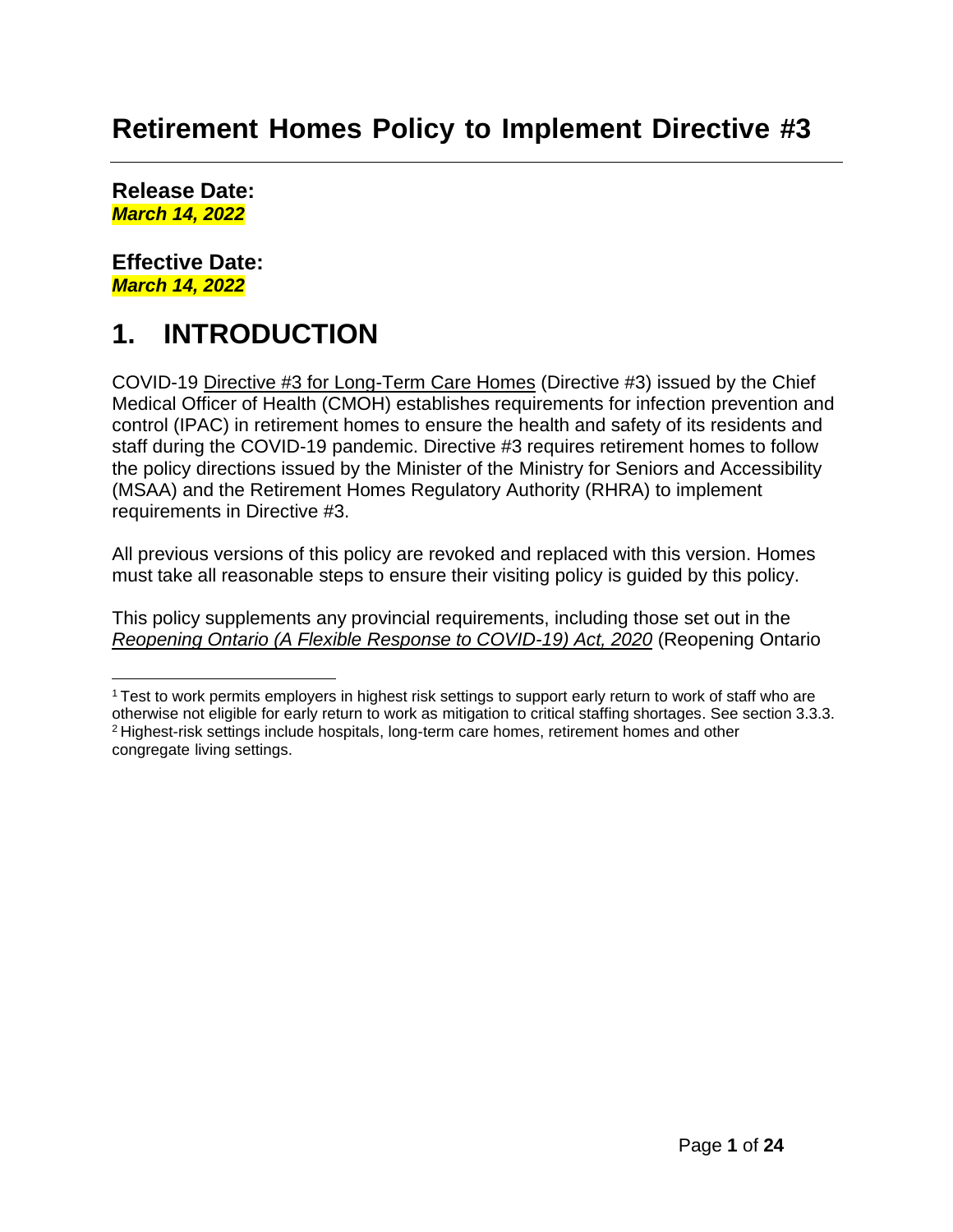Act or ROA) and the regulations made under that Act, including O. Reg. 82/20, O. Reg. 263/20, O. Reg. 363/20 and O. Reg. 364/20.

All retirement homes and staff are also required to comply with applicable provisions of the *[Occupational Health and](http://www.e-laws.gov.on.ca/html/statutes/english/elaws_statutes_90o01_e.htm) Safety Act* and its regulations.

If anything in this policy conflicts with requirements in applicable legislation or regulations or any other provincial requirements, including any applicable emergency orders, directives, directions, guidance, recommendations or advice issued by the CMOH and applicable to retirement homes, those requirements prevail, and retirement homes must follow them.

# **2. GUIDING PRINCIPLES**

Protection of retirement home residents and staff from the risk of COVID-19 is paramount. Guidance for retirement homes is in place to protect the health and safety of residents, staff, and visitors, while supporting residents in receiving the care they need and in consideration of their mental health and emotional well-being.

This guidance is in addition to the requirements established in the *[Retirement Homes](https://www.ontario.ca/laws/statute/10r11) [Act, 2010](https://www.ontario.ca/laws/statute/10r11)* (RHA*)* and its regulation (O. Reg 166/11), the [Reopening Ontario Act](https://www.ontario.ca/laws/statute/20r17) and Directive #3 noted above. It is guided by the following principles:

- **Safety**: Any approach to visiting, absences, and activities must balance the health and safety needs of residents, staff, and visitors, and ensure risks of infection are mitigated.
- **Mental Health and Emotional Well-being**: Allowing visitors, absences, and activities is intended to support the overall physical, mental and emotional wellbeing of residents by reducing any potential negative impacts related to social isolation.
- **Equitable Access**: All residents must be given equitable access to receive visitors and participate in activities consistent with their preferences and within restrictions that safeguard residents, staff and visitors.
- **Flexibility**: The physical characteristics/infrastructure of the home, its staffing availability, whether the home is in an outbreak or in an area of widespread community transmission, and the current status of the home with respect to infection prevention and control (IPAC) including personal protective equipment (PPE) are all variables to consider when administering home-specific policies for visiting, absences, and activities.
- **Autonomy**: Residents have the right to choose their visitors. Residents also have the right to designate their caregivers. If a resident is unable to do so, substitute decision-maker(s) may designate caregivers.
- **Visitor Responsibility**: Visitors have a crucial role to play in reducing risk of infection for the safety of residents and staff by adhering to requirements related to screening, IPAC, PPE, and any precautions described in this policy or the visitor policy of the home.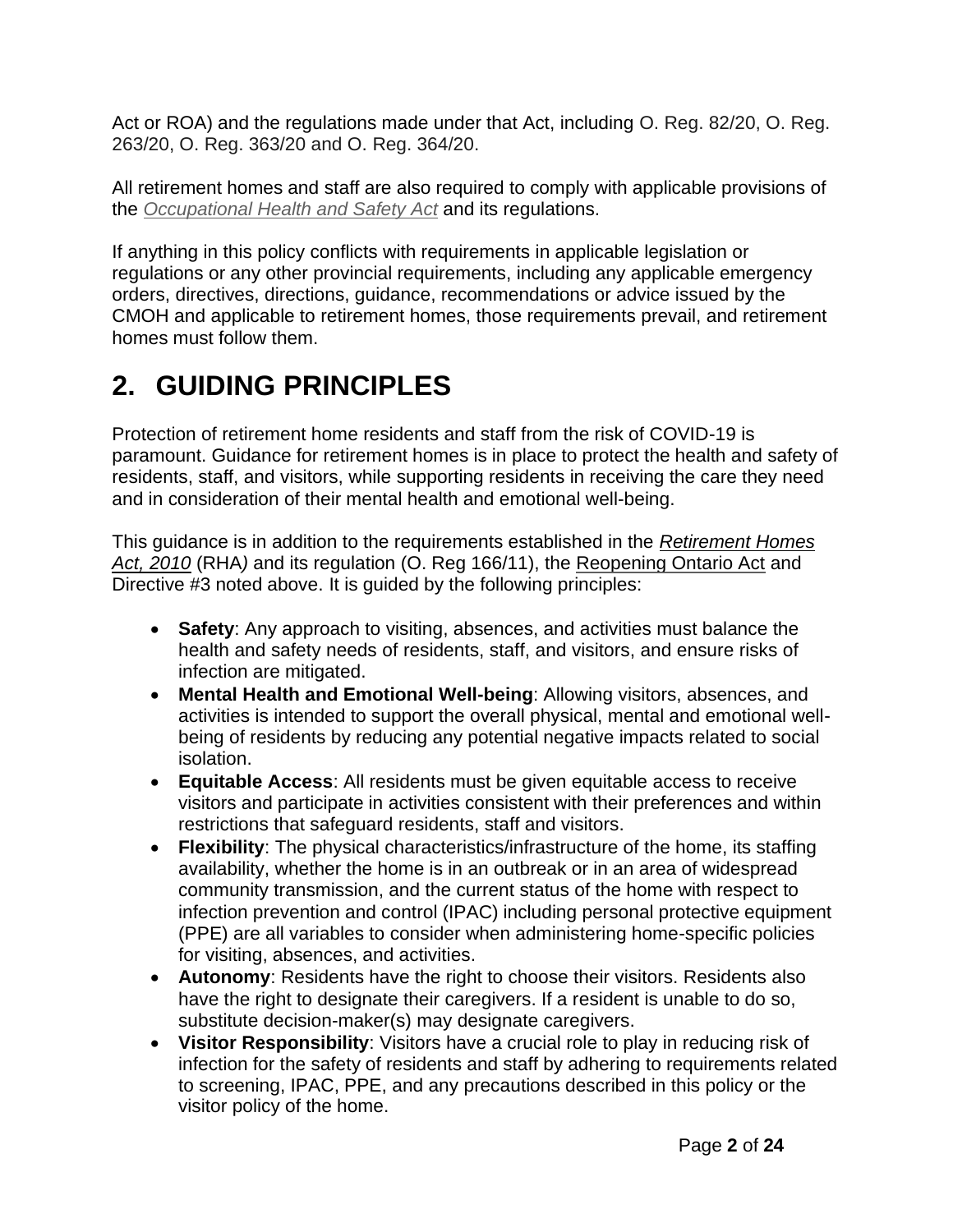• **COVID-19 Vaccination**: The goal of the provincial COVID-19 vaccination program is to protect Ontarians from COVID-19. Homes are highly encouraged to continue to promote vaccinations and boosters to all eligible residents, staff, and visitors. Vaccines help reduce the number of new cases and, most importantly, severe outcomes including hospitalizations and death due to COVID-19. All individuals, whether or not they have received a COVID-19 vaccine, must continue to practice the recommended public health measures, and comply with all applicable laws for the ongoing prevention and control of COVID-19 infection and transmission. Visitors should not be denied entry to retirement homes based on their COVID-19 vaccination status.

## **3. REQUIREMENTS FOR HOME VISITS**

Retirement homes are responsible for ensuring that residents receive visitors safely by implementing visiting practices that help to protect against the risk of COVID-19. All homes must implement and ensure ongoing compliance with the IPAC measures set out in this policy. **Homes must ensure that all staff, visitors, and residents agree to abide by the health and safety practices contained in Directive #3 and this policy as a condition of entry into the home. Public health measures must be practiced at all times.**

Pursuant to section 60 of the RHA, every retirement home in Ontario is legally required to have an IPAC program as part of their operations and to ensure that their staff has received IPAC training.

#### **Homes must have a COVID-19 Outbreak Preparedness Plan, according to the requirements outlined under Directive #3.**

**In co-located long-term care and retirement homes** that are not physically and operationally independent, $3$  the policies for the long-term care home and the retirement home should align where possible or follow the more restrictive requirements, unless otherwise directed by the local public health unit (PHU) based on COVID-19 prevention and containment. The exceptions to this requirement are the policies regarding absences, , and vaccinations. For guidance on absences and vaccinations, retirement homes should follow the guidance in this policy document and applicable directives, or directions issued by the Minister of Health or the CMOH.

**Homes must adhere to the requirements in any applicable directives issued by the CMOH and directions from their local PHU.** This may include direction to take additional measures to restrict access and duration of visits during an outbreak, or when the PHU deems it necessary.

Homes must facilitate visits for residents and must not unreasonably deny visitors based on the frequency of visits and their vaccination status. See section 3.1 for details on different types of visitors and section 3.2 for visitor access requirements.

<sup>&</sup>lt;sup>3</sup> Operationally and physically independent meaning that there are separate entrances and no mixing of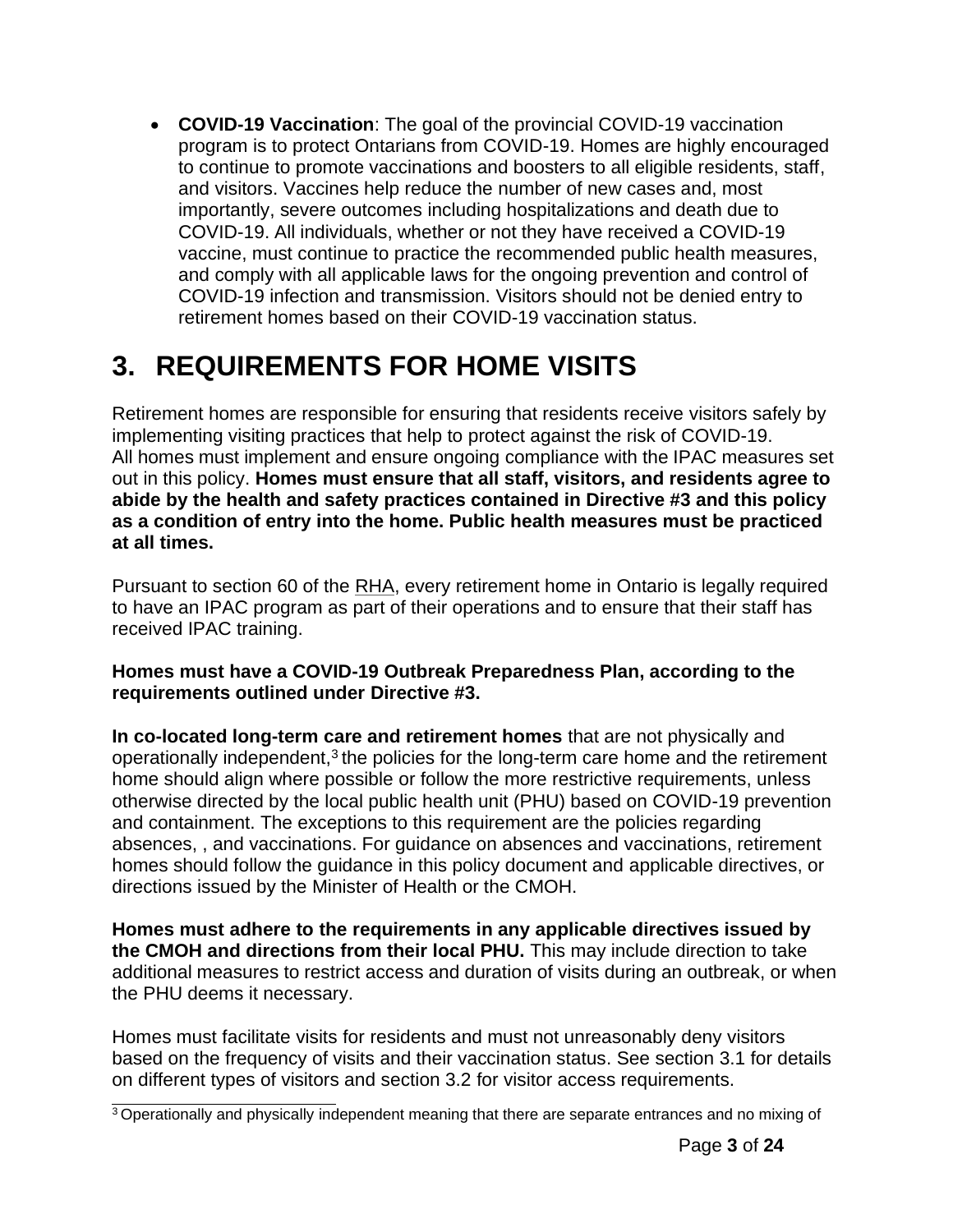residents or staff between the retirement home and the long-term care home.

#### **Homes must maintain the following minimum requirements to continue to accept any visitors:**

- a. Procedures for visits including but not limited to IPAC, scheduling, and any setting-specific policies.
- b. Communication of clear visiting procedures with residents, families, visitors and staff, including sharing an information package with visitors with:
	- i. This Retirement Homes Policy to Implement Directive #3 (e.g., a digital link, or a copy upon request);
	- ii. Details on any visitor or visiting restrictions (e.g., number of visitors permitted based on any capacity considerations);
	- iii. Details regarding IPAC, masking, and physical distancing (2 metres separation);
	- iv. Information about how to escalate concerns about homes to the RHRA via the RHRA email address and/or phone number; and
	- v. Other health and safety procedures such as limiting movement around the home, if applicable, and ensuring visitors' agreement to comply with visiting procedures.
- c. A process for complaints about the administration of visiting policies and a timely process for resolving complaints.
- d. Requirements for visitor compliance with visiting policies and a process to notify residents and visitors that failure to comply with their visiting policies may result in discontinuation of visit(s) when risk of harm from continual non-compliance is considered too high. This must include a way to assess refusal of entry on a case-by-case basis.
- e. A process for recording all visits, including the name, contact information, date and time of visit, and resident visited for each visitor, to be kept for at least 30 days.
- f. Dedicated areas for both indoor and outdoor visits to support physical distancing (2 metres separation) between residents and visitors.
- g. Protocols to maintain best practices for IPAC measures prior to, during and after visits.

Retirement homes must ensure that the following are put in place to facilitate safe visits:

- a. **Adequate staffing**: The home has sufficient staff to implement the policies related to visitors and to ensure safe visiting as determined by the home's leadership.
- b. **Access to adequate PPE**: The home has adequate supplies of PPE required to support visits.
- c. **IPAC standards**: The home has appropriate cleaning and disinfection supplies and adheres to IPAC standards, including enhanced cleaning.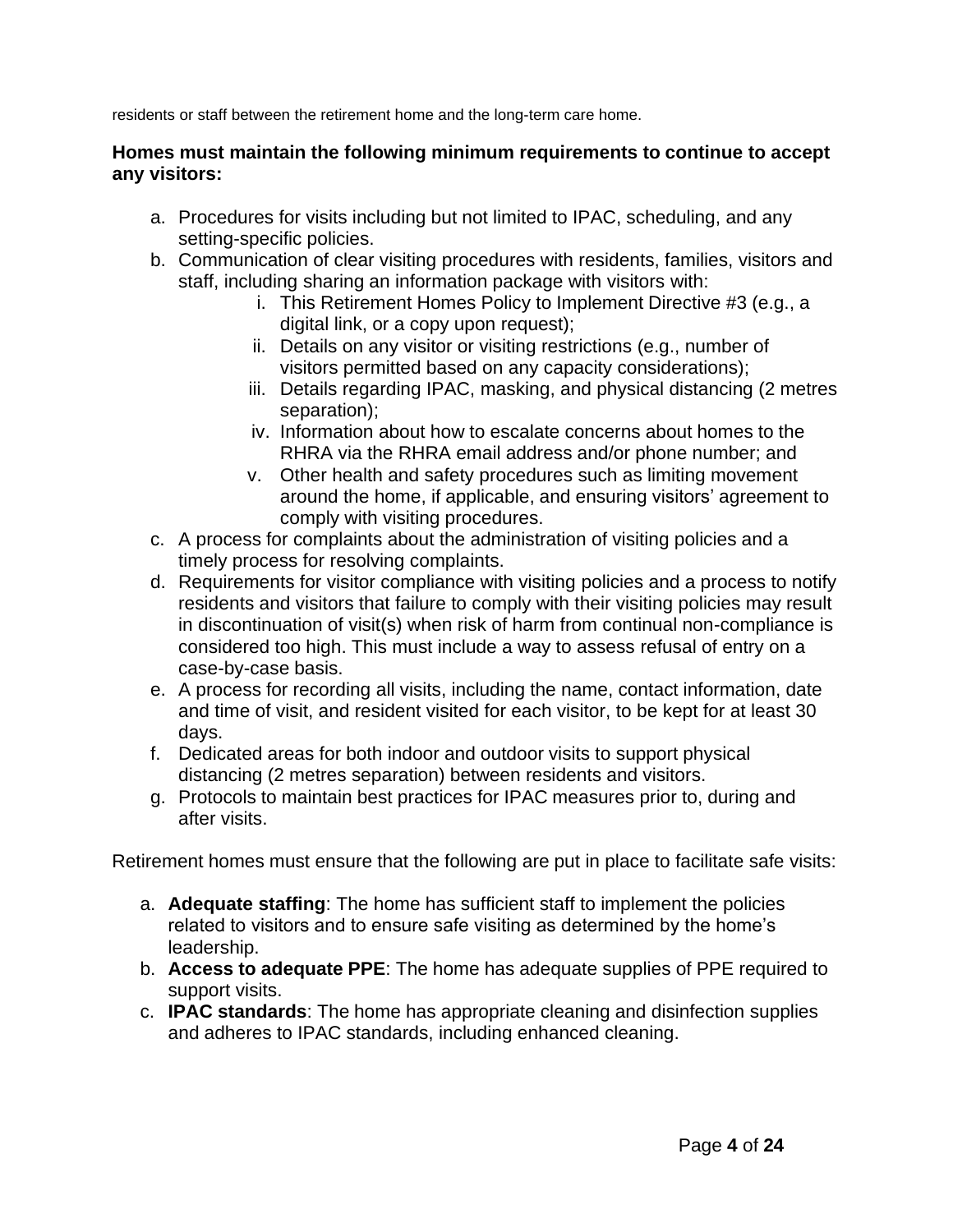d. **Physical distancing**: The home can facilitate visits in a manner aligned with physical distancing protocols (2 metres separation).

Homes that restrict visits based on these factors are expected to communicate their decision to residents and provide the reasons for the decision.

## **3.1 Types of Visitors**

There are three categories of visitors: Essential Visitors, General Visitors, and Personal Care Service Providers.

#### **3.1.1 Not Considered Visitors**

Retirement home staff, students and volunteers as defined in the *Retirement Homes Act, 2010<sup>4</sup>* are not considered visitors.

#### **3.1.2 Essential Visitors**

Essential Visitors are persons performing essential support services (e.g., food delivery, inspectors, maintenance, or health care services (e.g., phlebotomy) or a person visiting a very ill or palliative resident).

There are two categories of Essential Visitors: Support Workers and Essential Caregivers.

#### **a) Support Workers**

A Support Worker is brought into the home to perform essential services for the home or for a resident in the home, including:

- a. Regulated health care professionals under the Regulated Health Professions Act, 1991 (e.g., physicians, nurses);
- b. Unregulated health care workers (e.g., personal support workers, personal/support aides, nursing/personal care attendants), including external care providers and Home and Community Care Support Service Providers (formerly LHIN providers);
- c. Authorized third parties who accommodate the needs of a resident with a disability;
- d. Health and safety workers, including IPAC specialists;
- e. Maintenance workers;
- f. Private housekeepers;
- g. Inspectors; and
- h. Food delivery.

<sup>4</sup>"Volunteer" in relation to a retirement home, means a person who works in or supplies services to the home, but who is not part of the staff of the home and who does not receive a wage or salary for the services or work that the person provides in the home.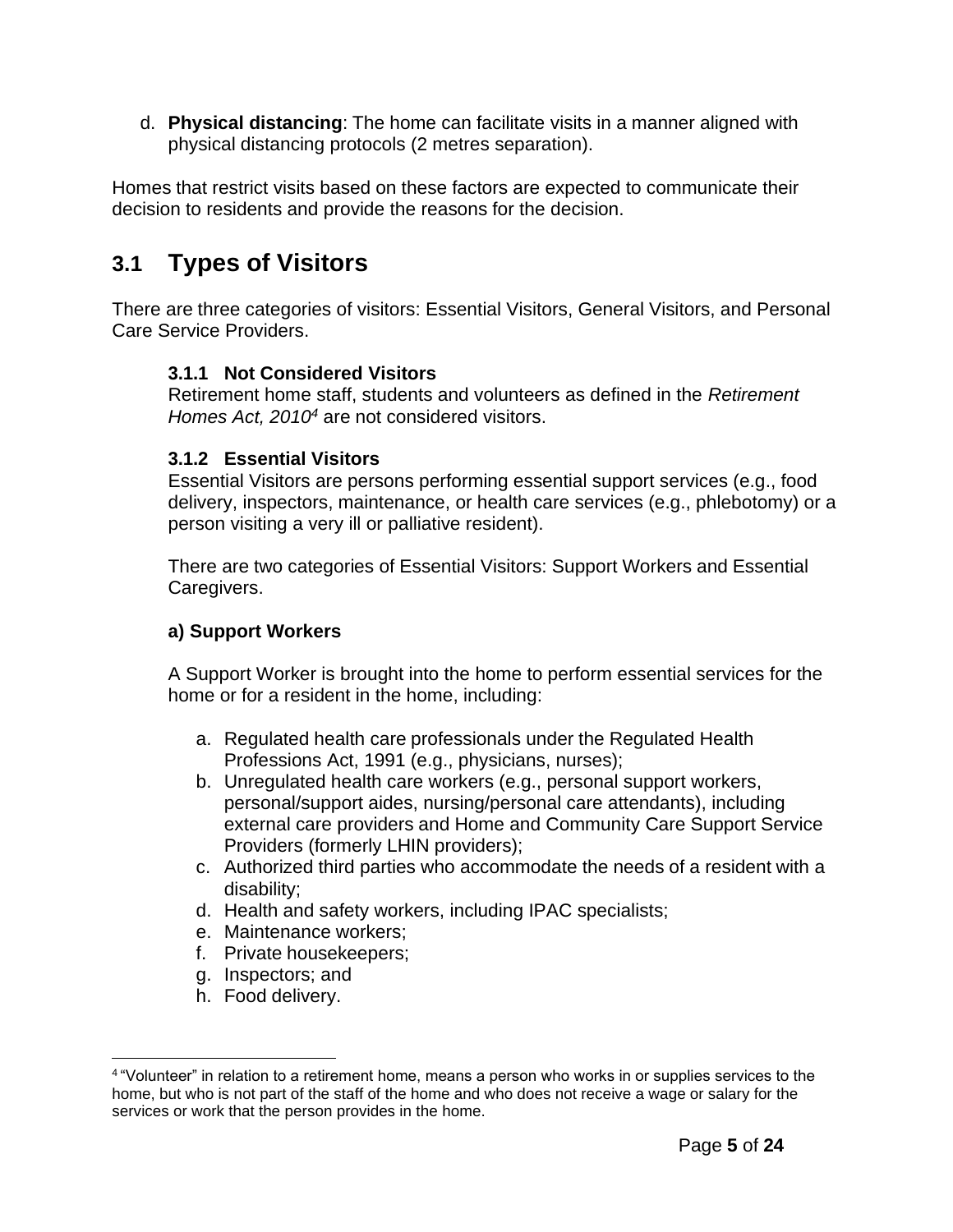Licensees are reminded to minimize unnecessary entry into the home. For example, licensees should encourage food or package delivery to the foyer for resident pick up or staff delivery.

#### **b) Essential Caregiver**

Essential Caregivers provide care to a resident, including supporting feeding, mobility, personal hygiene, cognitive stimulation, communication, meaningful connection, relational continuity and assistance in decision-making. Essential Caregivers may be family members, a privately hired caregiver, paid companions, and translators even if the person would also be considered a Support Worker.

Essential Caregivers must be designated by the resident or, if the resident is unable to do so, the resident's substitute decision-maker. The designation should be made in writing to the home. The necessity of an Essential Caregiver is determined by the resident or the substitute decision maker. Homes should have a procedure for documenting Essential Caregiver designations.

Essential Caregivers must not be denied access to residents, provided that they pass active screening and PPE requirements (e.g., vaccination status should not impact access).

In order to limit the spread of infection, a resident and/or their substitute decisionmaker should only be encouraged to change the designation of their Essential Caregiver in limited circumstances, including in response to:

- a. A change in the resident's care needs that is reflected in the plan of care;
- b. A change in the availability of a designated Essential Caregiver; and/or
- c. Due to the vaccination status of the designated Essential Caregiver.

#### **3.1.3 General Visitor**

A General Visitor is a person who is not an Essential Visitor and visits:

- a. For social reasons (e.g. family members and friends of resident);
- b. To provide non-essential services (may or may not be hired by the home or the resident and/or their substitute decision-maker); and/or
- c. As a prospective resident taking a tour of the home.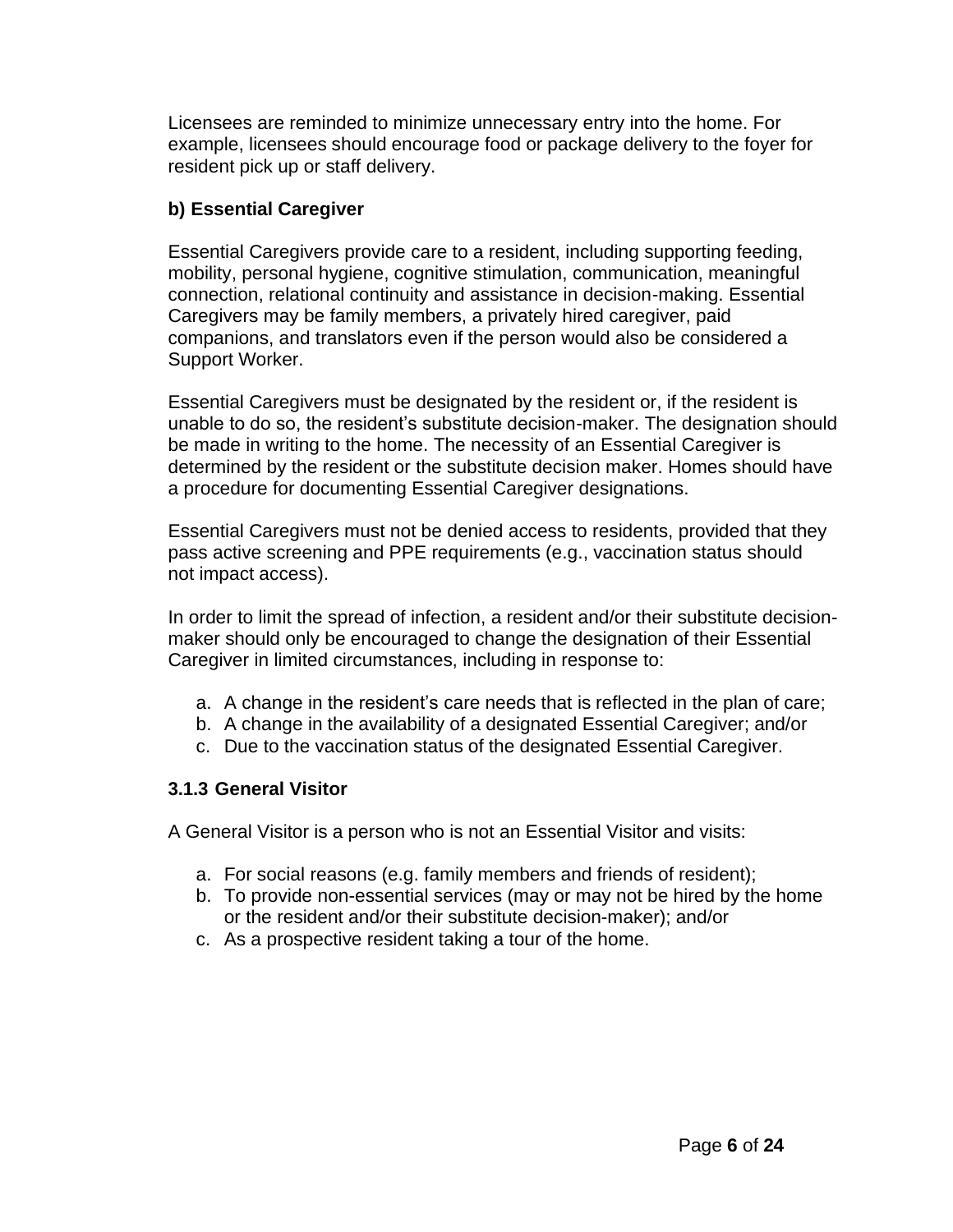#### **3.1.4 Personal Care Service Providers**

A Personal Care Service Provider is a person who is not an Essential Visitor and visits to provide non-essential personal services to residents.

Personal Care Services include those outlined under the [Reopening Ontario Act](https://www.ontario.ca/laws/statute/20r17) regulations, [O. Reg. 82/20,](https://www.ontario.ca/laws/regulation/200082) [O. Reg. 263/20](https://www.ontario.ca/laws/regulation/200263) and [O. Reg. 364/20,](https://www.ontario.ca/laws/regulation/200364) such as hair salons and barbershops, manicure and pedicure salons, aesthetician services, and spas, that are not being provided for medical or essential reasons (e.g., foot care to support mobility or reduce infections).

### **3.2 Access to Homes**

Local PHUs may require restrictions on visitors in part or all of the home, depending on the specific situation. The home and visitors must abide by any restrictions imposed by a PHU, which override any requirements or permissions in this policy if there is a conflict.

All visitors to the home must follow public health measures (e.g., active screening, wearing a medical mask, IPAC, and maintaining physical distancing) for the duration of their visit in the home.

If an area in a home is in outbreak, eye protection is required when providing direct care to residents.

**Residents who are not isolating** may receive Essential Visitors, General Visitors and Personal Care Service Providers if they are not living in the outbreak area of a home.

**Residents who are isolating** under Contact and Droplet Precautions may only receive Essential Visitors.

When a resident is isolating, the home must provide supports for their physical and mental well-being to mitigate any potential negative effects of isolation. This includes individualized mental and physical stimulation that meet the abilities of the individual. Homes should use sector best practices wherever possible.

<sup>5</sup>Children 2 years and under are exempt from asymptomatic testing and from masking and wearing eye protection.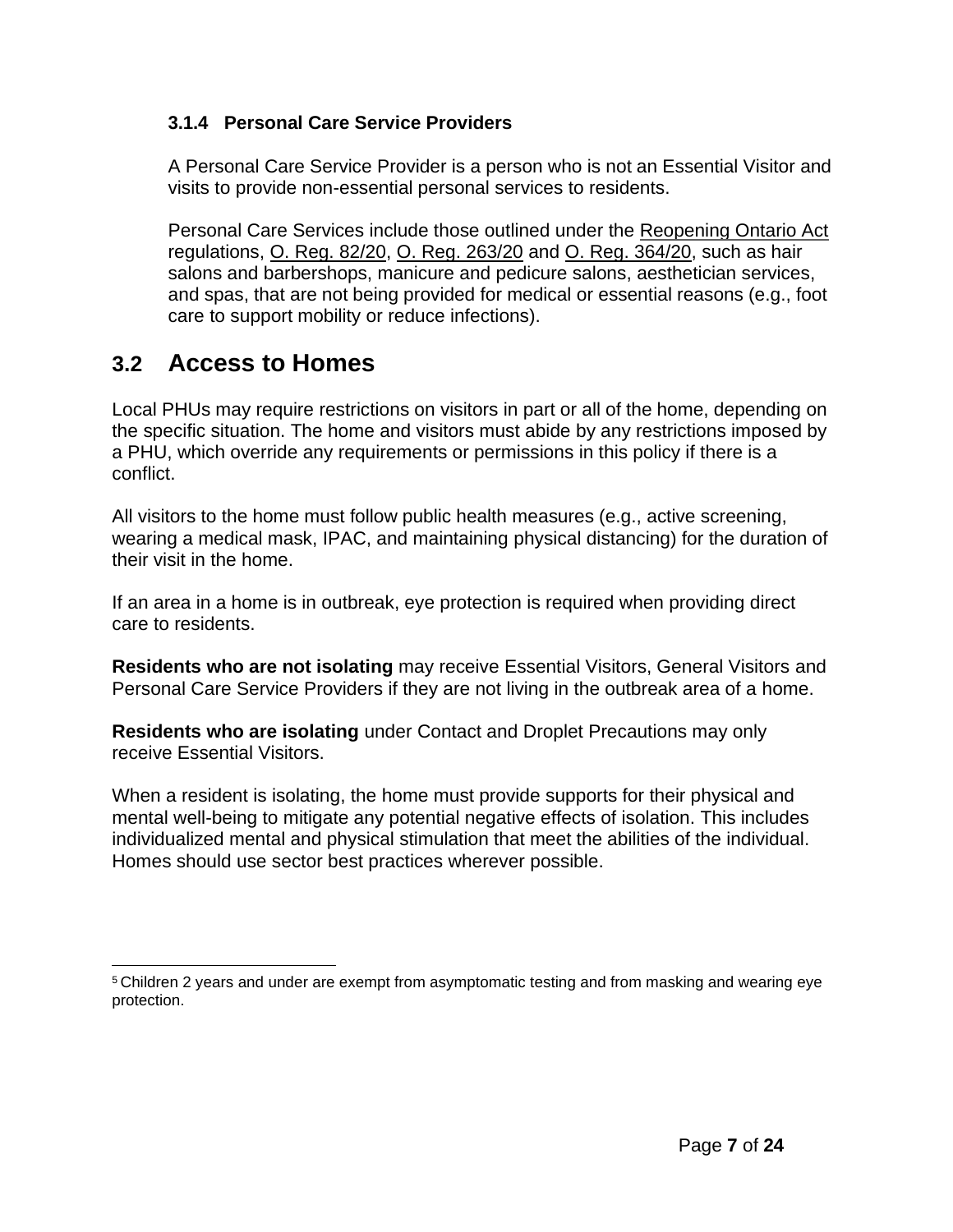#### **3.2.1 Essential Visitors**

Essential Visitors are **permitted regardless of vaccination status** if they pass active screening.

Essential Visitors may visit a resident who is isolating, but must follow public health measures (e.g., hand hygiene and masking) for the duration of visit.

External Care Providers (ECPs): ECPs are employees, staff or contractors of Home and Community Care Support Services (HCCSS) (formerly Local Health Integration Networks (LHINs)) and provide services to residents. They are considered Essential Visitors to retirement homes and must comply with the requirements under CMOH's Directive #3 and this policy.

#### **3.2.2 General Visitors**

General Visitors are **permitted regardless of vaccination status** if they pass active screening.

General Visitors are permitted unless a resident is isolating and on Droplet and Contact Precautions, or the home is advised by the local PHU to stop general visits (e.g., during an outbreak).

To further limit risk to residents, General Visitors who have symptoms of COVID-19, have tested positive for it or who are close contacts of someone with COVID-19, including those with a household member who is symptomatic, should avoid visiting homes for **10 days from the onset of symptoms or from receiving a positive test result or from the date of their last exposure (whichever is earlier).**

**The number of General Visitors** should be **based on the capacity of the location** where the visit will take place and should allow sufficient space for physical distancing.

For all visits, sufficient space must be available to allow for physical distancing. In addition, **contact visits are allowed** for all General Visitors regardless of vaccination status.,

For all visits with General Visitors, homes should have the following measures in place:

- Homes should ensure equitable visitor access for those residents who are not isolating.
- Visits should be booked in advance.
- General Visitors should wear a medical mask, maintain physical distancing, and perform hand hygiene.
- Residents should be strongly encouraged to wear a mask for the duration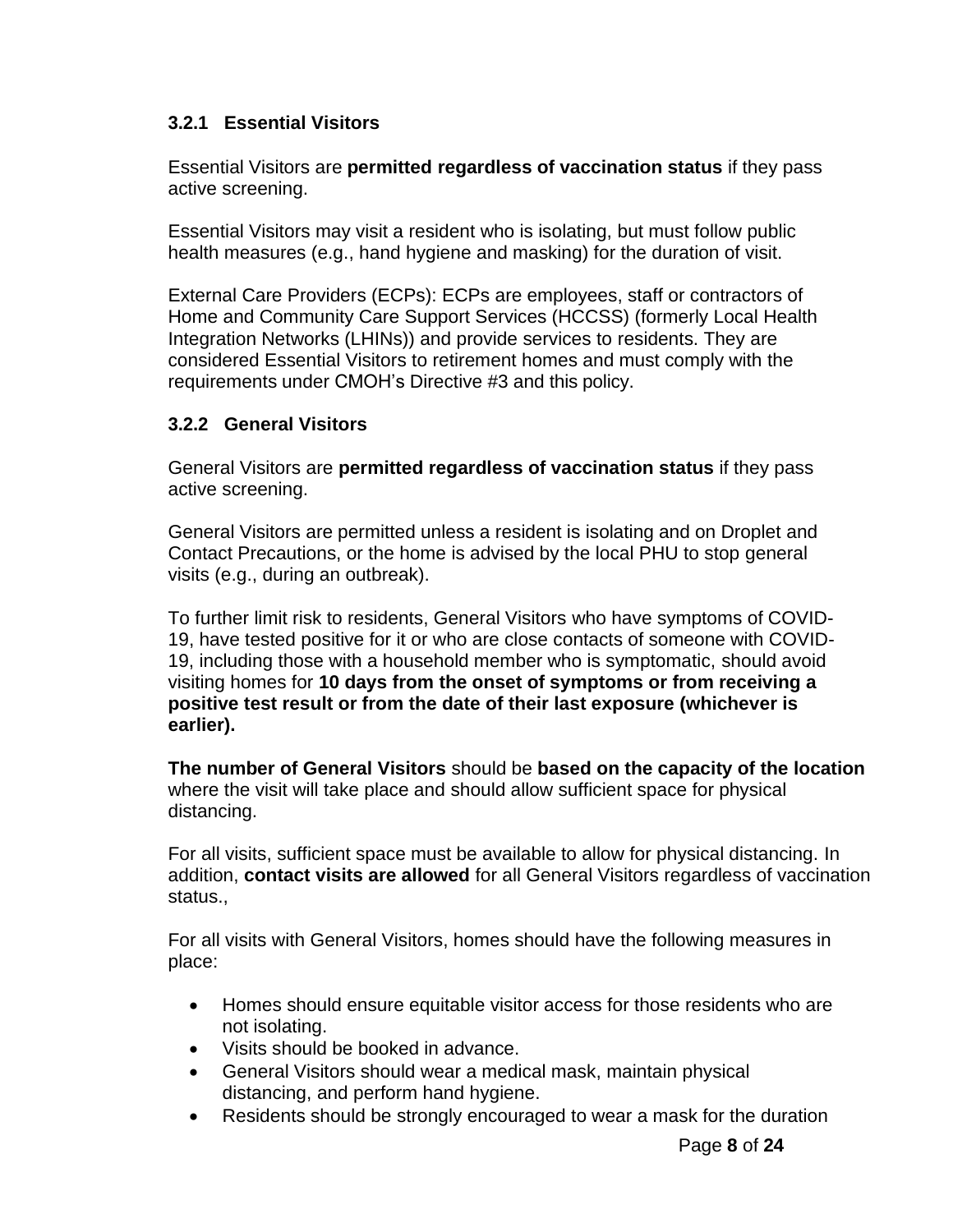of the visit.

• Opening windows should be considered for indoor and in-suite visits to allow for air circulation.

#### **3.2.3 Personal Care Service Providers**

Personal Care Service Providers who are visiting or work in a retirement home are permitted to provide services in alignment with provincial requirements if they pass active screening

When providing services, Personal Care Service Providers must:

- Follow required public health and IPAC measures for Personal Care Service Providers and those of the home;
- Wear a medical mask for the duration of their time at the home;
- Only provide services to residents who are wearing a medical mask, except for where this is not tolerated by residents, or in the case of dental procedures;
- Practice hand hygiene and conduct environmental cleaning after each appointment; and
- Document all residents served and maintain this list for at least 30 days to support contact tracing.

The number of Personal Care Service Providers should be based on the capacity of the location where the service will take place and should allow for sufficient space for physical distancing between providers.

## **3.3 Screening Visitors for COVID-19**

There are three layers of screening that homes use to prevent and manage outbreak: Active Screening, Asymptomatic Testing, and Safety Review (for proper use of PPE).

#### **3.3.1 Active Screening**

All Visitors must be [actively screened](https://www.health.gov.on.ca/en/pro/programs/publichealth/coronavirus/docs/2019_screening_guidance.pdf) to be permitted entry including for outdoor visits. Homes must follow the Ministry of Health's [COVID-19 Screening](http://www.health.gov.on.ca/en/pro/programs/publichealth/coronavirus/docs/2019_screening_guidance.pdf) [Tool for Long-Term Care Homes and Retirement Homes,](http://www.health.gov.on.ca/en/pro/programs/publichealth/coronavirus/docs/2019_screening_guidance.pdf) effective December 9, 2021 or as current, for the minimum active screening requirements and exemptions to them.

Homes may use mobile apps or other tools to facilitate active screening. However, the active part of the screening process requires the individual being screened to interact with the screener prior to being permitted entry. For example, a staff member may complete an online screening tool and have their results sent electronically to the screener or demonstrate their results to the screener prior to entry to fulfill the interactive component.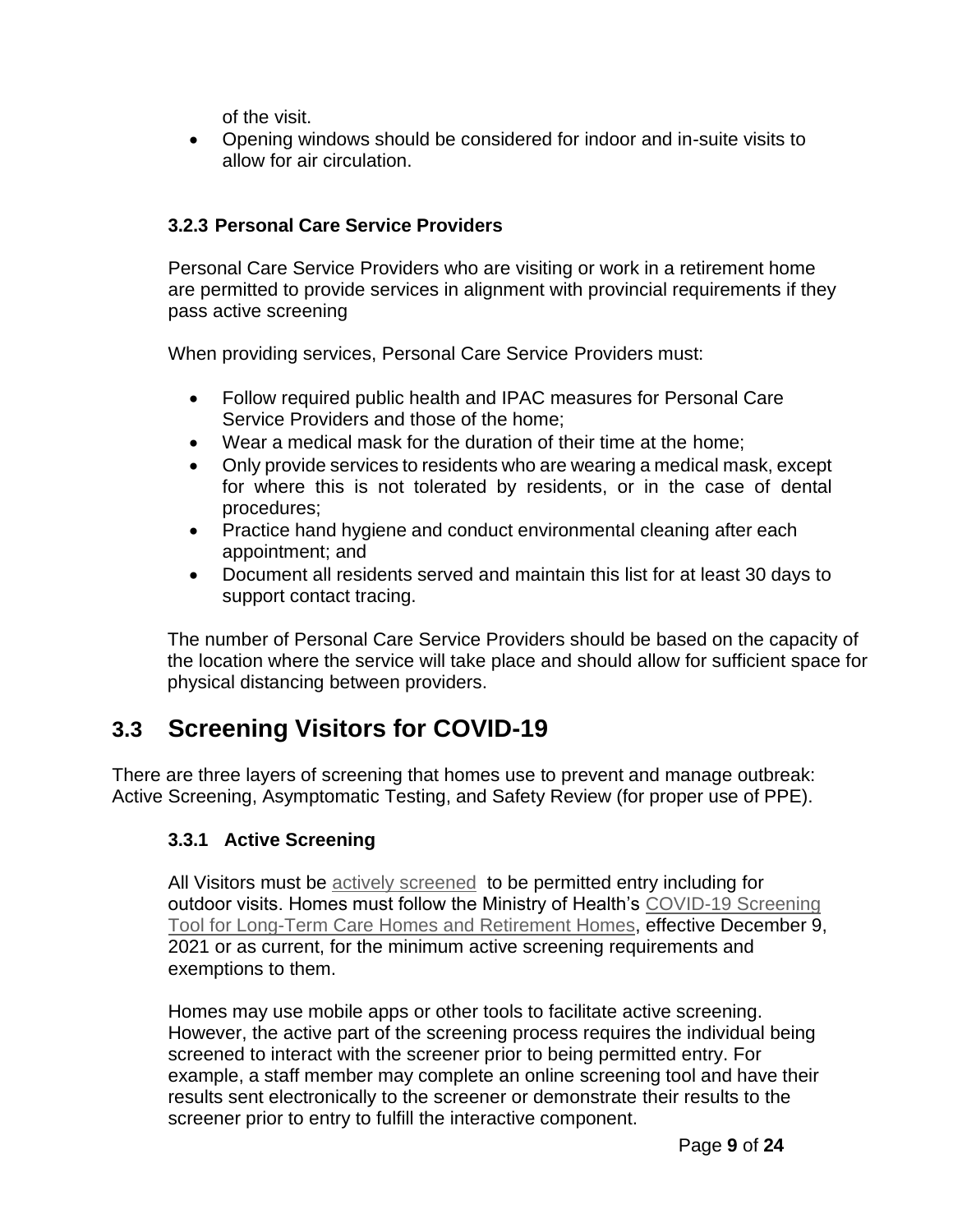Any staff or visitor who fails active screening must not be allowed to enter the home, must be advised to follow current [case and contact recommendations,](https://www.health.gov.on.ca/en/pro/programs/publichealth/coronavirus/docs/contact_mngmt/management_cases_contacts_omicron.pdf), and must be encouraged to be tested.

• Visitors are **not permitted access** if they do not pass screening, but homes should have a protocol in place that assesses entry on a case-bycase basis which includes the assurance that resident care can be maintained if entry is refused.

Exemptions to active screening apply to first responders, visitors for imminently palliative residents and individuals with post-vaccination symptoms, who are not required to pass screening but must remain masked and maintain physical distance from other residents and staff

Homes should document entry of all persons to the home and their screening results. Documentation must be retained for at least 30 days to support contact tracing. This should include screening results based on the requirements under Directive #3 and the safety review outlined below in sections 3.3.3 and 3.3.4.

#### **3.3.2 Asymptomatic Testing**

Testing requirements outlined in the Letter of Instructions issued by the Chief Medical Officer of Health were lifted effective March 14, 2022.

#### **3.3.3 Test to Work**

Staff who work and/or live in retirement homes must notify their employer when:

- They have had a close-risk $6$  contact with a person who has tested positive for COVID-19.
- When they are in ongoing close contact with and are not able to effectively isolate away from a COVID-19 case (e.g., providing care to a COVID-19 positive household member).
- When they have received a positive COVID-19 test result or have symptoms of COVID-19 (i.e., are a confirmed or suspect COVID-19 case).

Based on the Ministry of Health's [Interim Guidance for Cases, Contacts and](https://www.health.gov.on.ca/en/pro/programs/publichealth/coronavirus/docs/contact_mngmt/management_cases_contacts_omicron.pdf)  [Outbreak Management in Omicron Surge,](https://www.health.gov.on.ca/en/pro/programs/publichealth/coronavirus/docs/contact_mngmt/management_cases_contacts_omicron.pdf) retirement home staff who have had COVID ("cases" whether confirmed by testing or assumed on the basis of symptoms) or who have had close contacts with an individual who tested positive for COVID-19 ("close contacts") must not attend work for 10 days from

<sup>6</sup> Close contact means you were in close proximity (less than 2 metres) to a COVID-19 positive person for at least 15 minutes or for multiple short periods of time without appropriate measures such as masking and use of personal protective equipment and in the period of time 48 hours prior to that individual's symptom onset (or positive test result if they were asymptomatic) and until they started isolating.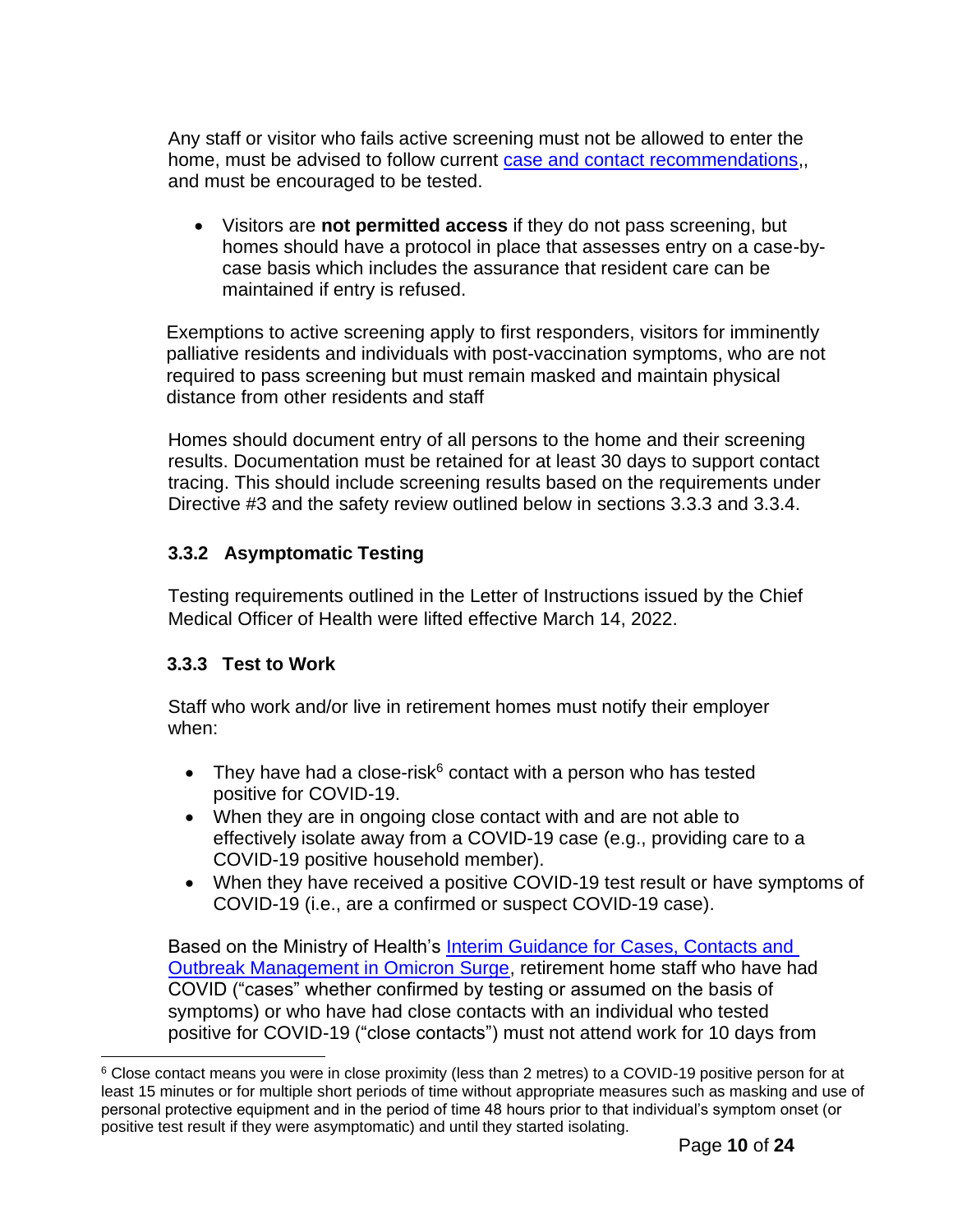symptom onset/positive test or last exposure<sup>7</sup> to a case if a close contact.

#### **Retirement Homes that May Implement Test to Work**

In high-risk settings, including retirement homes, "Test to Work" may be implemented to permit fully vaccinated staff the opportunity to return to work before the preferred isolation period of 10 days due to a critical staffing shortage which would result in a risk to residents from insufficient staffing. A critical staffing shortage should be determined at the home's discretion unless otherwise advised by the local PHU. Retirement homes without critical staffing shortages should not apply early return to work (e.g., before 10 days) for their staff.

Retirement homes experiencing critical staffing shortages should not employ early return to work for their staff unless they have completed the following steps:

- Fully utilized staffing contingency plans and continuity of operations planning;
- Taken all steps to avoid and mitigate situations of staffing shortages;
- Taken all appropriate steps to secure testing resources on site. Rapid antigen POCTs have been prioritized to highest risk settings to support Test to Work measures; and
- Consulted with the workplace joint health and safety committee about the measures and procedures that are being taken for workplace safety.

Retirement homes that have completed these steps can proceed with implementing early return to work in the following manner. Retirement homes are not required to notify their local PHU before proceeding.

#### **Using a Risk-Based Approach to Implementation**

Retirement homes seeking to use Test to Work should consider the risks of early return to work and balance these with the risks to resident and staff safety due to COVID-19 related staffing shortages.

In selecting and prioritizing fully vaccinated staff for early return to work, retirement homes should apply the following considerations:

- Staff who have the shortest remaining time in their isolation period are returned first;
- Staff who have received third doses are returned before staff with only two doses (Note: individuals who are not fully vaccinated are not eligible for Test to Work);
- Staff that have lower risk exposures (e.g., non-household contact) are

 $7$  Last exposure would be the last time they interacted with the COVID-19 case during the COVID-19 case's isolation period.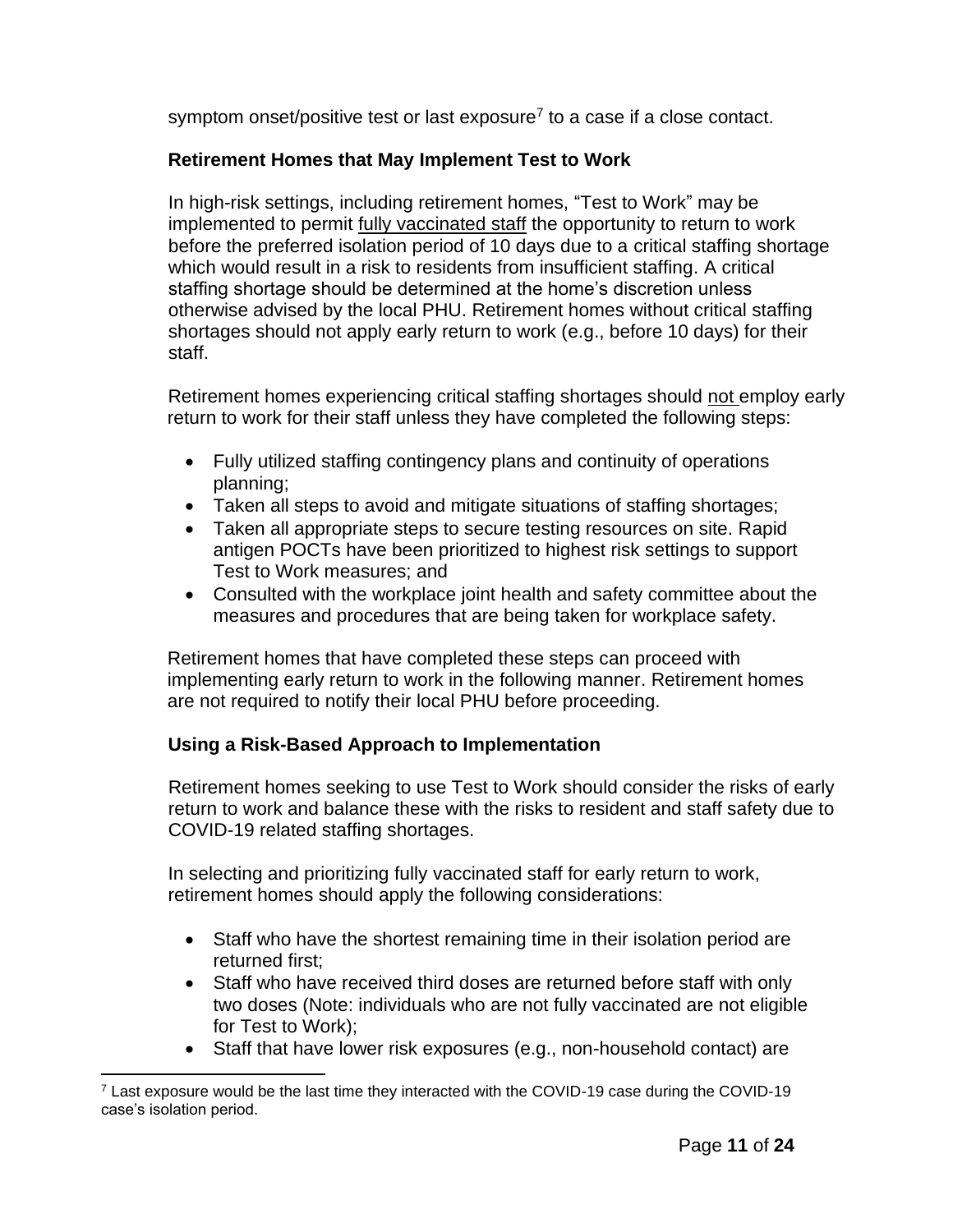returned before staff with ongoing close contact (e.g., household) exposure; and

• The fewest number of high-risk exposed staff are returned to work to allow for business continuity and safe operations.

To reduce the risk of COVID-19 exposure from staff who are returning early to work, retirement homes who have determined Test to Work options are appropriate for their setting should ensure the following steps are completed:

- All possible steps have been taken to avoid assigning staff on early return to work to vulnerable residents (e.g., immunocompromised, unvaccinated, other underlying risks for severe disease);
- PPE and IPAC practices have been reviewed through audits and a plan is in place to ensure staff on early return to work follow the prescribed measures;
- A cohorting plan is in place to ensure staff who are returning early are assigned to work with COVID-19 positive residents only; and
- A plan is in place to support additional precautions for individuals on early return to work including:
	- Active screening ahead of each shift and taking temperature twice a day to monitor for fever.
	- A separate space is provided for eating meals to reduce the risk of exposure to COVID-19 negative co-workers (e.g., separate conference rooms or lunchrooms).
	- Working in only one facility/worksite.
	- Well-fitting source control masking (e.g., well fitting medical mask, fit or non- fit tested N95 respirator, or KN95) is provided and the individual is trained on its appropriate use.

In selecting the early return to work options, retirement homes should consider:

- The risk profile of their residents and the potential impacts to resident safety from critical staffing shortages;
- Their ability to effectively implement workplace safety and IPAC measures to limit the risk of transmission from staff who return to work early, based on recent feedback from their local public health unit, Occupation Health and Safety inspections, Retirement Homes Regulatory Authority inspections, IPAC audits, and other sources; and
- Their physical layout and the opportunity to limit risk of exposure to residents, staff and caregivers from staff who return to work early.

#### **Staffing Options**

The following guidance outlines three progressive levels of options for early return to work according to the associated risk for further COVID-19 transmission. Retirement homes must consider the progressive levels of risk when determining what staffing option to use under their current staffing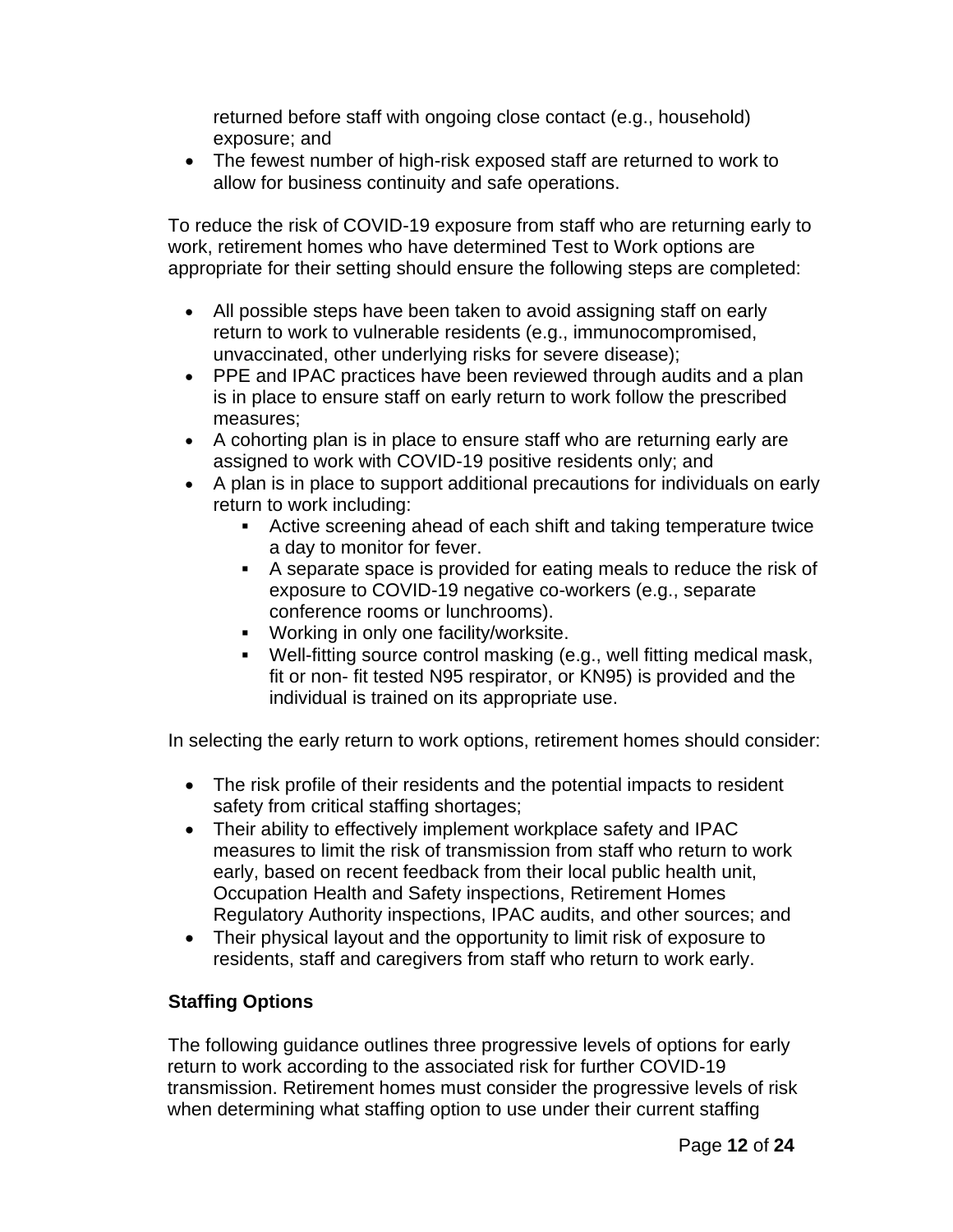shortage circumstances.

Retirement homes are responsible for using the lowest risk option appropriate for their staffing situation from among the following 3 categories:

|                                                    | <b>Close Contact</b><br><b>with Positive</b><br>COVID-19 Case -<br><b>Rapid Antigen</b><br><b>Testing (RAT)</b><br><b>Available</b>                                                                                                                                          | <b>Close Contact</b><br><b>with Positive</b><br>COVID-19 Case -<br><b>Contingency</b><br><b>when RAT is Not</b><br><b>Available</b> | <b>Positive COVID-19 Cases</b><br>– With or Without Testing<br><b>Available</b>                                                                                                                                                                                                                                                                    |
|----------------------------------------------------|------------------------------------------------------------------------------------------------------------------------------------------------------------------------------------------------------------------------------------------------------------------------------|-------------------------------------------------------------------------------------------------------------------------------------|----------------------------------------------------------------------------------------------------------------------------------------------------------------------------------------------------------------------------------------------------------------------------------------------------------------------------------------------------|
| Lowest<br><b>Risk</b><br>Staffing<br><b>Option</b> | Return to work<br>$\bullet$<br>after a single<br>negative PCR<br>test collected<br>on/after day 7<br>from last<br>exposure.<br><b>OR</b><br>Return to workon<br>day 7 after<br>negative RATson<br>day 6 and day 7<br>after last<br>exposure,<br>collected 24<br>hours apart. | Return to work<br>$\bullet$<br>after 10 days<br>from last<br>exposure to the<br>case.                                               | • Return to work after 10<br>days from symptom onset<br>or initial positive test<br>(whichever is earliest).<br><b>OR</b><br>• Return to work after single<br>negative PCR testor two<br>negative RATs collected 24<br>hours apart any time prior to<br>10 days.<br>Symptoms must be<br>improving for 24 hours (48<br>hours if vomiting/diarrhea). |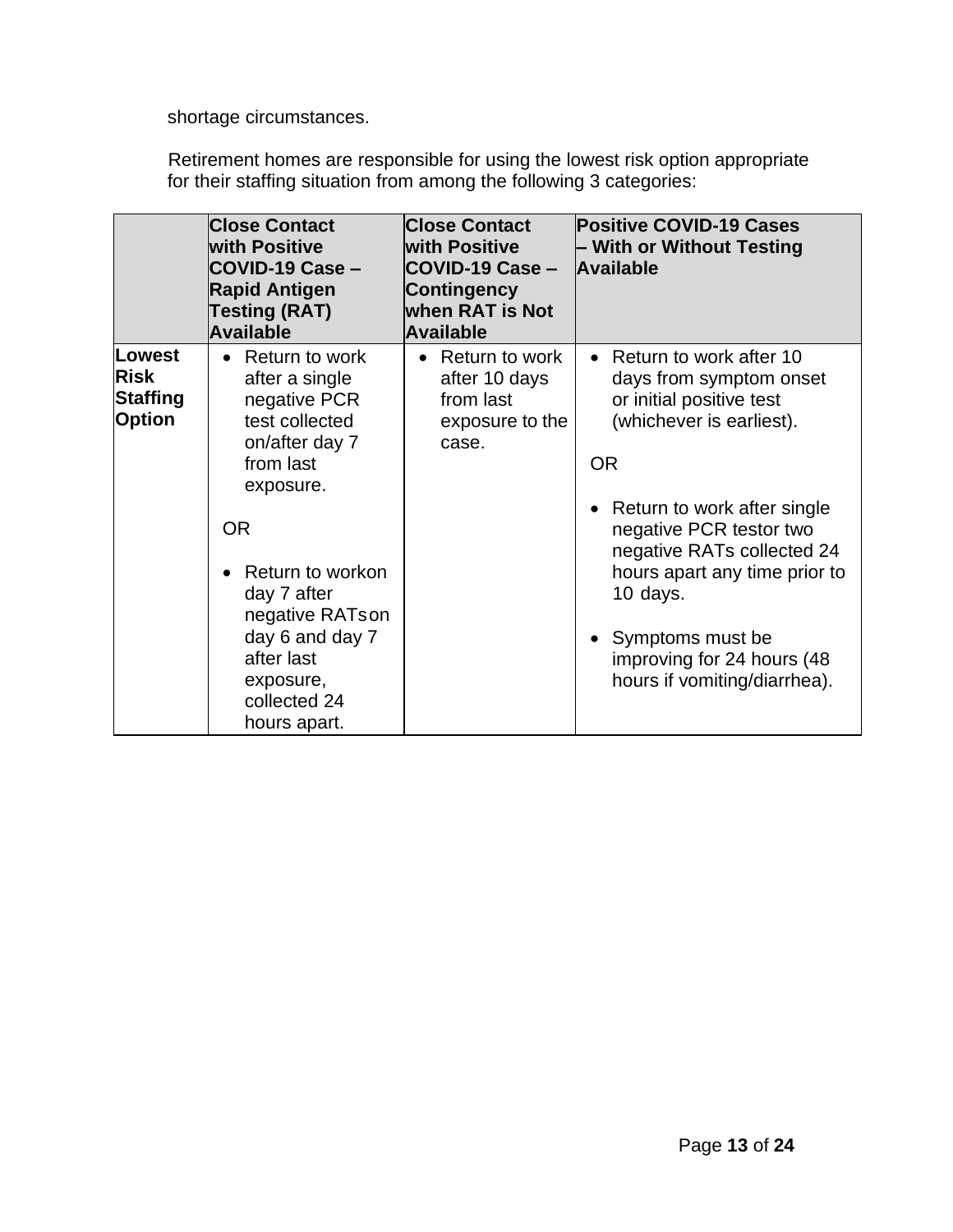|                                                              | <b>Close Contact</b><br><b>with Positive</b><br>COVID-19 Case -<br><b>Rapid Antigen</b><br><b>Testing (RAT)</b><br><b>Available</b>                                                                                                                                                                                                                                             | <b>Close Contact</b><br><b>with Positive</b><br>COVID-19 Case -<br><b>Contingency</b><br>when RAT is Not<br><b>Available</b>                                 | <b>Positive COVID-19 Cases</b><br>- With or Without Testing<br>Available                                                                                                                                                                                                                                                                                                                                                            |
|--------------------------------------------------------------|---------------------------------------------------------------------------------------------------------------------------------------------------------------------------------------------------------------------------------------------------------------------------------------------------------------------------------------------------------------------------------|--------------------------------------------------------------------------------------------------------------------------------------------------------------|-------------------------------------------------------------------------------------------------------------------------------------------------------------------------------------------------------------------------------------------------------------------------------------------------------------------------------------------------------------------------------------------------------------------------------------|
| Moderate<br><b>Risk</b><br><b>Staffing</b><br><b>Options</b> | Return to work<br>$\bullet$<br>after a single<br>negative initial<br>PCR test after<br>exposure.<br><b>OR</b><br>Return to work<br>after two negative<br>RATs collected 24<br>hours apart after<br>last exposure.<br>Continue daily<br>RATs for 10 days<br>based on last<br>exposure OR until<br>meeting negative<br><b>PCR orRAT</b><br>criteria for<br>lowest risk<br>option. | Return to work<br>$\bullet$<br>on day 7 from<br>last exposure,<br>with workplace<br>measures for<br>reducing risk of<br>exposure until<br>day 10.            | Return to work on day 7<br>$\bullet$<br>from symptom onset or initial<br>positive test (whichever is<br>earliest) without testing AND<br>if ONLY caring for COVID-19<br>positive residents.<br>Symptoms must be<br>improving for 24 hours (48<br>hours if vomiting/diarrhea).                                                                                                                                                       |
| <b>Higher</b><br>Risk<br><b>Staffing</b><br><b>Options</b>   | Return to work<br>$\bullet$<br>after a single<br>negative RAT.<br>Continue daily<br>$\bullet$<br>RATs for 10 days<br>based on last<br>exposure OR until<br>meeting negative<br>PCR or RAT<br>criteria for lowest<br>risk option.                                                                                                                                                | Return to work<br>$\bullet$<br>on day 5 after<br>last exposure<br>and continue<br>workplace<br>measures for<br>reducing risk of<br>exposure until<br>day 10. | This option is only to be<br>$\bullet$<br>used in dire staffing<br>situations after all other<br>options have been<br>exhausted and with<br>appropriate IPAC in place.<br>Return to work earlier than<br>$\bullet$<br>day 7 (e.g., day 5 or6)<br>without testing AND if<br>working ONLY with COVID-<br>19 positive residents.<br>Symptoms must be<br>improving for 24 hours<br>(48 hours if<br>vomiting/diarrhea).<br>Page 14 of 24 |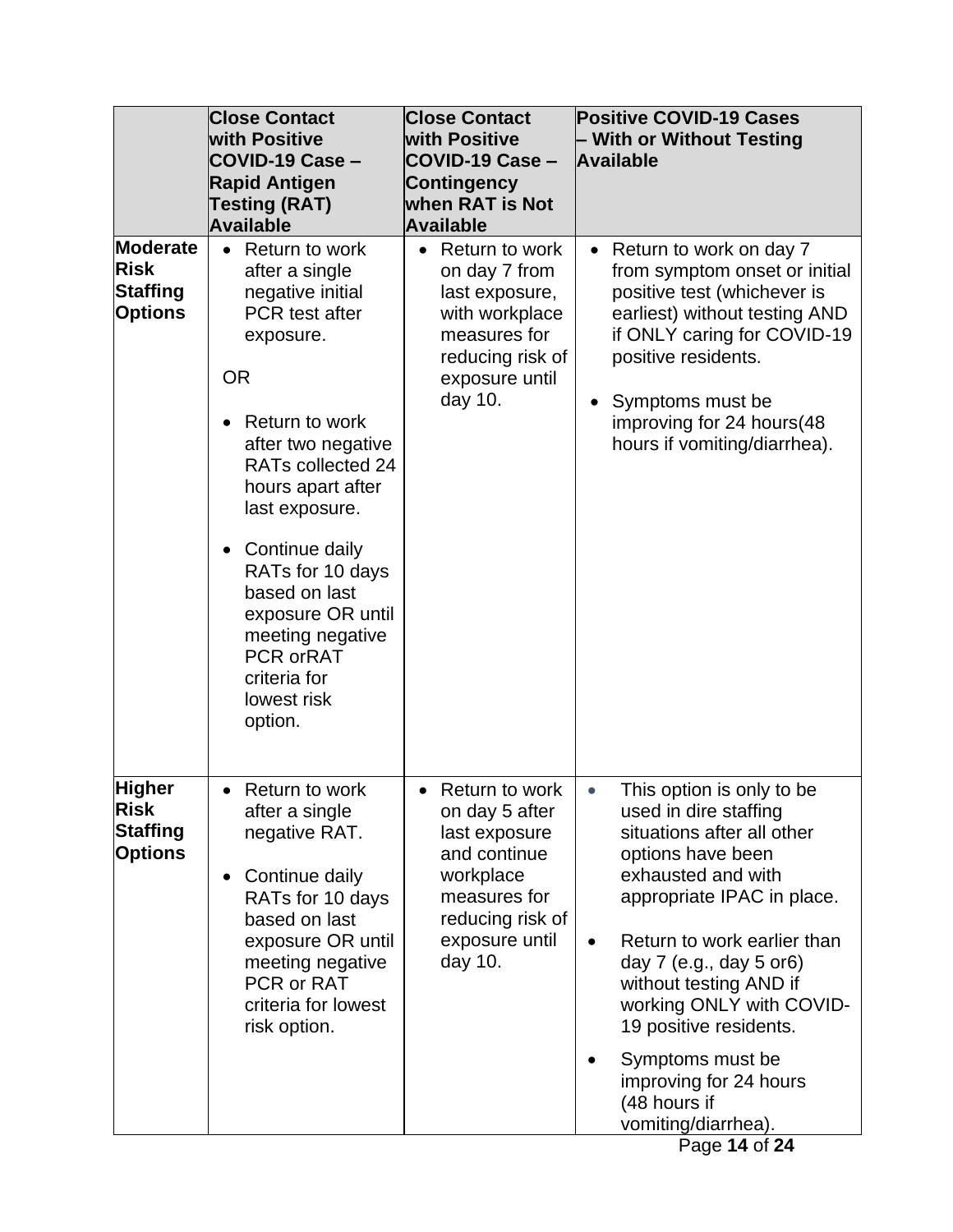#### **i. Safety Review – General Visitor and Personal Care Service Provider**

Prior to visiting any resident for the first time, and at least once every month thereafter, homes should ask General Visitors and PersonalCare Service Providers, regardless of vaccination status, to verbally attest to the home that they have:

- Read/Re-Read the following documents:
	- $\circ$  The home's visitor policy; and
	- o Public Health Ontario's document entitled *[Recommended Steps:](https://www.publichealthontario.ca/-/media/documents/ncov/ipac/ppe-recommended-steps.pdf?la=en) Putting [on Personal](https://www.publichealthontario.ca/-/media/documents/ncov/ipac/ppe-recommended-steps.pdf?la=en) Protective Equipment (PPE).*
- Watched/Re-watched the following Public Health Ontario videos:
	- o Putting on Full Personal Protective [Equipment;](https://www.publichealthontario.ca/en/videos/ipac-fullppe-on)
	- o Taking off Full Personal Protective [Equipment;](https://www.publichealthontario.ca/en/videos/ipac-maskeyes-off) and
	- o How [to Hand](https://www.publichealthontario.ca/en/health-topics/infection-prevention-control/hand-hygiene/jcyh-videos) Wash.

#### **ii. Safety Review – Essential Visitors**

Prior to visiting any resident in a home declared in outbreak for the first time, the home should provide training to Essential Caregivers and Support Workers who are not trained as part of their service provision or through their employment.

Training must address how to safely provide direct care, including putting on (donning) and taking off (doffing) required PPE, and hand hygiene. If the home does not provide the training, it must direct Essential Caregivers and Support Workers to appropriate resources from [Public Health Ontario](https://www.publichealthontario.ca/en/education-and-events/online-learning/ipac-fundamentals) to acquire this training.

For homes not in outbreak, prior to visiting any resident for the first time, and at least once every month thereafter, homes must ask Essential Caregivers and Support Workers to verbally attest to the home that they have:

- Read/Re-Read the following documents:
	- $\circ$  The home's visitor policy; and
	- o Public Health Ontario's document entitled *[Recommended Steps:](https://www.publichealthontario.ca/-/media/documents/ncov/ipac/ppe-recommended-steps.pdf?la=en) Putting [on Personal](https://www.publichealthontario.ca/-/media/documents/ncov/ipac/ppe-recommended-steps.pdf?la=en) Protective Equipment (PPE).*
- Watched/Re-watched the following Public Health Ontario videos:
	- o Putting on Full Personal Protective [Equipment;](https://www.publichealthontario.ca/en/videos/ipac-fullppe-on)
	- o Taking off Full Personal Protective [Equipment;](https://www.publichealthontario.ca/en/videos/ipac-maskeyes-off) and
	- o How [to Hand](https://www.publichealthontario.ca/en/health-topics/infection-prevention-control/hand-hygiene/jcyh-videos) Wash.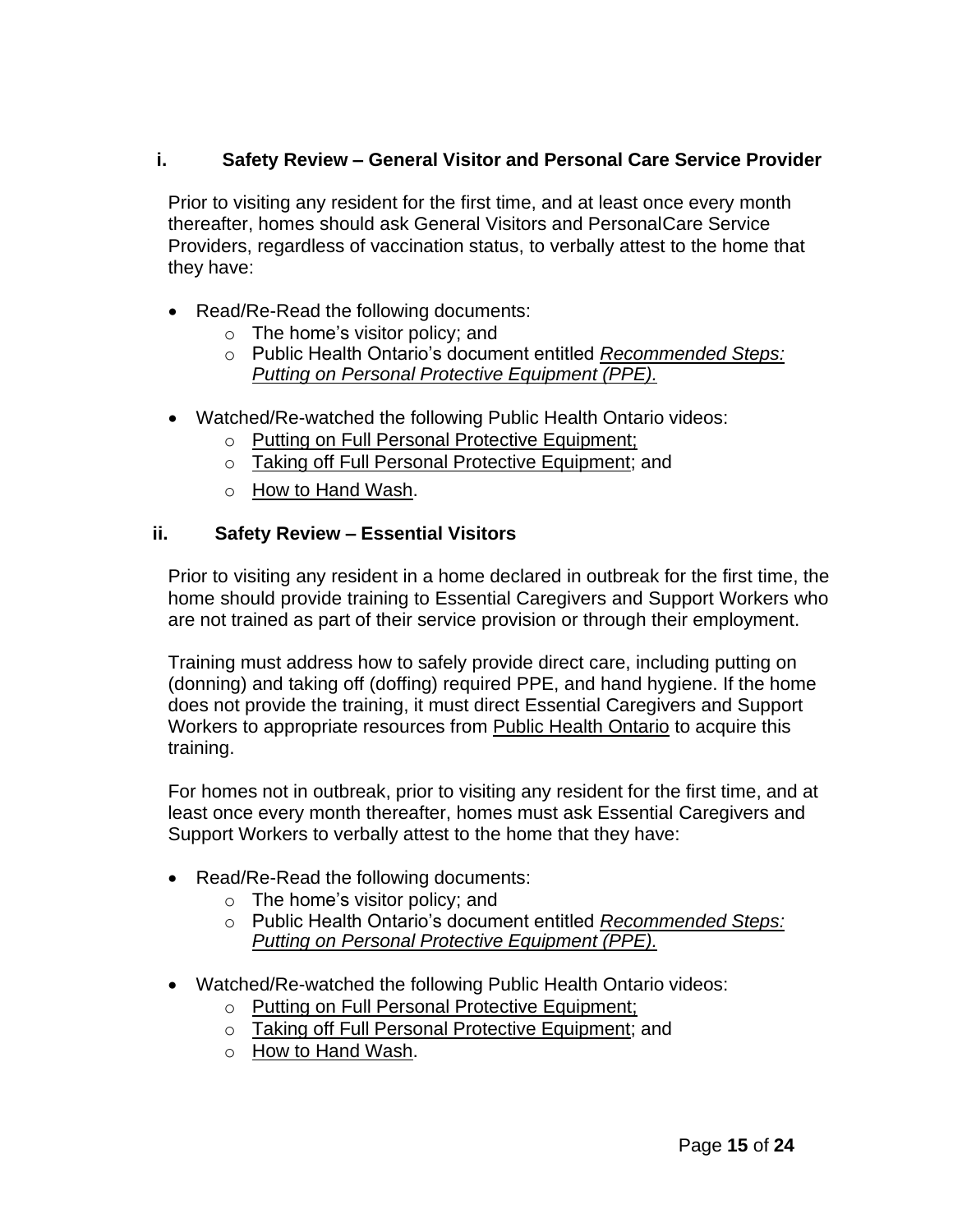## **b. Personal Protective Equipment**

Visitors must wear PPE as required in Directive #3, which requires retirement homes to follow Directive #5 for Hospitals and [Long-Term Care Homes.](https://www.health.gov.on.ca/en/pro/programs/publichealth/coronavirus/docs/directives/public_hospitals_act.pdf)

#### **i.Essential Visitors**

Support Workers are responsible for bringing their own PPE to comply with requirements for Essential Visitors as outlined in Directive #3. Retirement homes should provide access to PPE to Essential Caregivers if they are unable to acquire PPE independently, including to medical (surgical/procedure) masks, eye protection (e.g., face shields or goggles) and any additional PPE when providing care to residents who are isolating on Droplet and Contact Precautions. Homes must intervene and reinforce appropriate uses of PPE if improper practices are alleged or observed. Essential Visitors must also follow staff reminders and coaching on proper use of PPE.

#### **ii.General Visitors and Personal Care Service Providers**

All General Visitors and Personal Care Service Providers must wear either a medical mask for indoor visits or a non-medical mask for outdoor visits and are responsible for bringing their own mask.

General Visitors and Personal Care Service Providers must attest to having read the documents and watched the videos on PPE, as described in Section 3.3.4. Homes must intervene and reinforce appropriate uses of PPE if improper practices are alleged or observed. General Visitors must also follow staff reminders and coaching on proper use of PPE.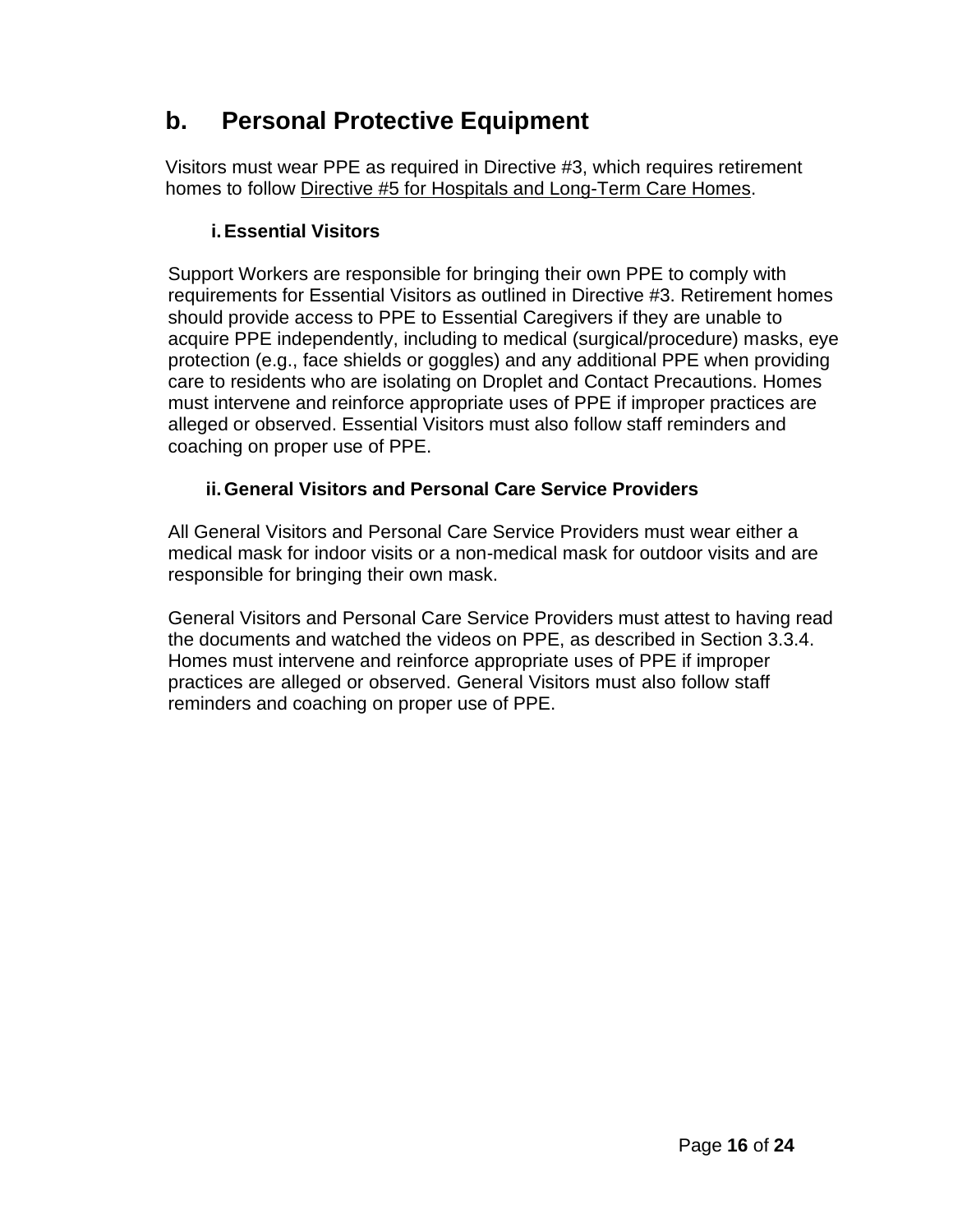# **4. REQUIREMENTS FOR ABSENCES**

For all types of absences, residents must be provided with a medical maskfree of charge if they are unable to source one and reminded to practice public health measures, such as physical distancing (2 metres separation) and hand hygiene, while they are away from the home. Additionally, all residents on an absence, regardless of type or duration of the absence, must be actively screened upon their return to the home.

## **4.1 Types of Absences**

There are four types of absences:

- **1. Medical absences**  absences to seek medical and/or health care.
- **2. Compassionate/palliative absences**  absences that include, but are not limited to, absences for the purposes of visiting a dying loved one.
- **3. Short term (day) absences**  can be split into:
	- **i. Essential outings** absences for reasons of groceries, pharmacies, and outdoor physical activity; and
	- **ii.** Social outings absences other than for medical, compassionate/palliative, or essential outings.
- **4. Temporary (overnight) absences** refer to absences for two or more days and one or more nights away from the home for non-medical purposes.

### **4.2 Absence Requirements**

In alignment with [Directive #3,](https://www.health.gov.on.ca/en/pro/programs/publichealth/coronavirus/docs/directives/LTCH_HPPA.pdf) absences for medical or compassionate/palliative reasons are the only absences permitted when the resident is in isolation on Droplet and Contact Precautions (due to symptoms, exposure, and/or diagnosis of COVID-19) or when the home is in outbreak. Homes should consult their local PHU for their advice.

Residents are permitted to go on Essential Outings, including walks either on or off the premises, at all times except when that resident is isolating and on Droplet and Contact Precautions, or as directed by the local PHU.

Residents may not be permitted to start Short Term (Day) Absences and Temporary (Overnight) Absences if the resident is isolating on additional precautions , or when advised by public health.

The table below outlines requirements for Short Term (Day) Absences and Temporary (Overnight) Absences.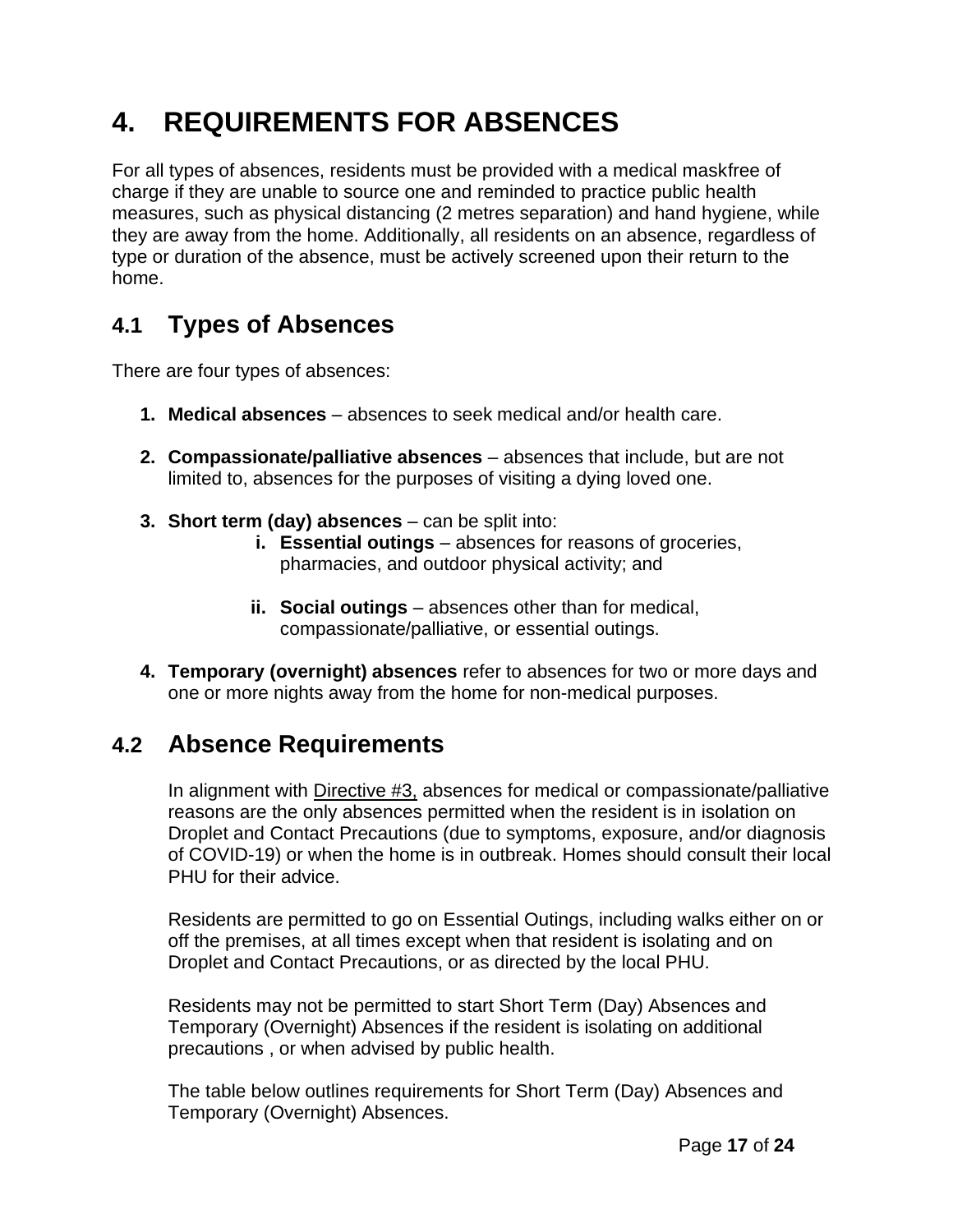| <b>Absences</b>                                                                                   | <b>Requirements</b>                                                                                                                                                                                                                                                                                                                                                                                                                                                                                                                                                                                                                                                                                                                                                                                                                                                                                                                                                                                |
|---------------------------------------------------------------------------------------------------|----------------------------------------------------------------------------------------------------------------------------------------------------------------------------------------------------------------------------------------------------------------------------------------------------------------------------------------------------------------------------------------------------------------------------------------------------------------------------------------------------------------------------------------------------------------------------------------------------------------------------------------------------------------------------------------------------------------------------------------------------------------------------------------------------------------------------------------------------------------------------------------------------------------------------------------------------------------------------------------------------|
| <b>Short Term</b><br>(Day)<br><b>Absence</b><br><b>Essential</b><br>outingand<br>Social<br>outing | Homes must allow short term absences<br>$\bullet$<br>regardless of reason.<br>Residents must follow public health measures<br>$\bullet$<br>during the absence.<br>Active screening is required on return.<br>٠<br>If the resident has been exposed to a known<br>$\bullet$<br>COVID-19 case during their absence, they must<br>be tested for COVID-19 with a PCR test on<br>return to the home and isolate. If timely PCR<br>tests are unavailable, homes must perform 2<br>RATs separated by 24-48 hours, the first of<br>which will be administered within 24 hours of<br>returning to the home.<br>Residents who are fully vaccinated and<br>$\circ$<br>boosted (3rd or 4 <sup>th</sup> dose) will be isolated<br>until a PCR or RAT is taken on day 5 (if<br>negative isolation may be discontinued).<br>Residents who are not fully vaccinated<br>and/or have not been boosted (3rd or 4th<br>dose) are required to isolate for 10 days<br>from last contact (regardless of test<br>results). |
| <b>Temporary</b><br>(Overnight)<br><b>Absence</b>                                                 | Homes must allow overnight absences<br>$\bullet$<br>regardless of reason.<br>Residents must follow public health measures<br>$\bullet$<br>during the absence.<br>Active screening on return.<br>$\bullet$<br>All residents, regardless of vaccination status,<br>are required to perform a RAT and a PCR test<br>on day 5 of return. No isolation is required<br>unless the resident receives a positive test<br>result. If a timely PCR test is not available, on<br>day 5 of return 2 RATs 24 hours apart may be<br>used as an alternative.<br>Homes must not deny entry to residents into<br>$\bullet$<br>their home while awaiting testing results and<br>must not impose isolation of residents.                                                                                                                                                                                                                                                                                              |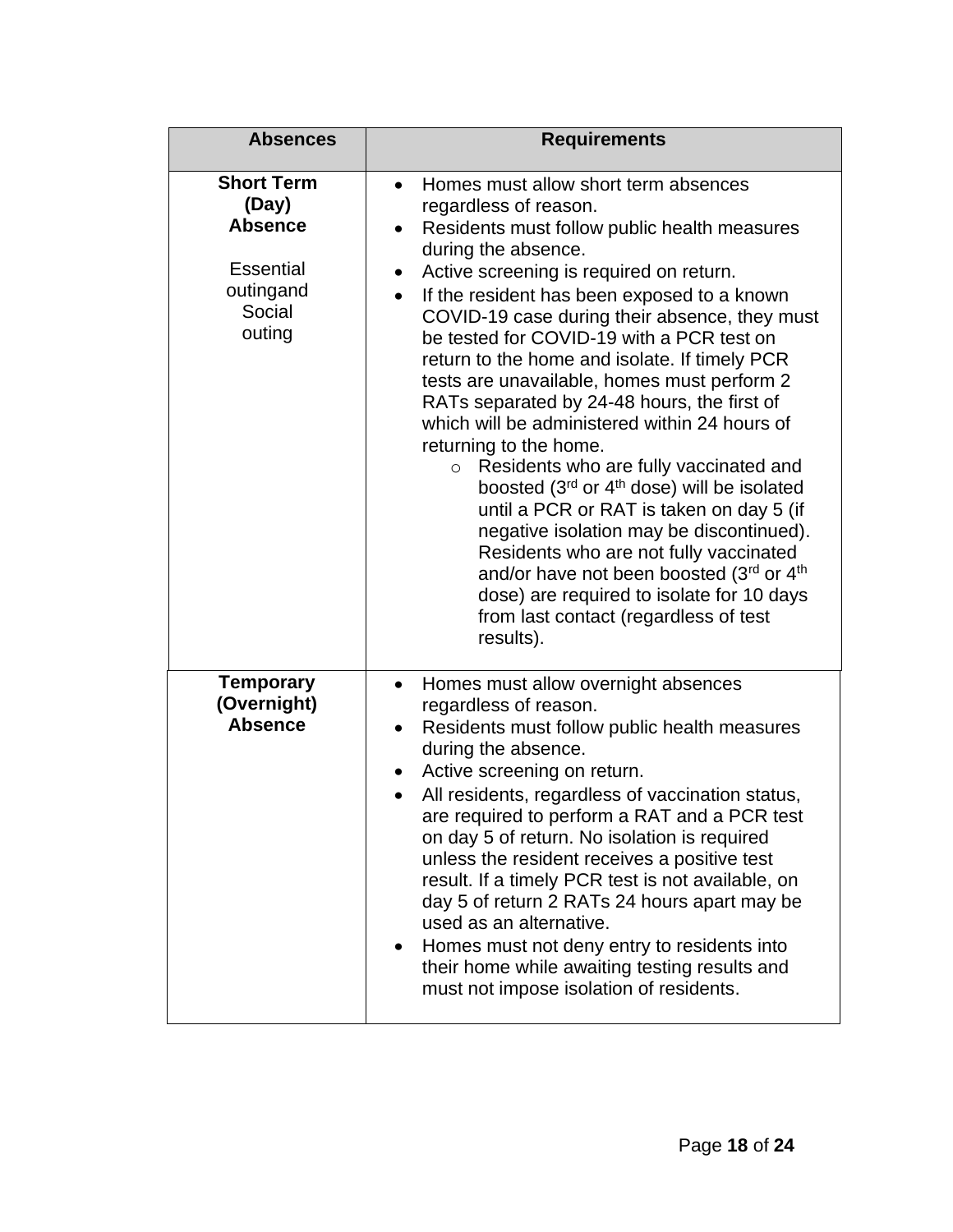## **5. REQUIREMENTS FOR ADMISSIONS AND TRANSFERS**

In light of greater risk of COVID-19 re-infections with the Omicron variant, all residents who are being admitted or transferred to a home must undergo a PCR test and be isolated on additional precautions, regardless of their COVID-19 vaccination status.

Homes must have policies and procedures to accept new admissions, as well as transfers of residents from other health care facilities back to the home, that balance the dignity of the resident against the overall health and safety of the home's staff and residents.

All admissions and transfers must be actively screened upon entry to the home and twice daily for 10 days following the admission/transfer.

- Admissions and transfers to an **outbreak floor/unit** of the receiving home should be avoided if:
	- $\circ$  There is a newly declared outbreak where there is an ongoing investigation;
	- o There are new cases beyond known contact; or
	- $\circ$  The floor/unit has residents who are unable to follow public health measures.
- If necessary, **residents who were NOT exposed to COVID-19 at a home in active outbreak from which they are transferring (uncontrolled/uncontained) may be transferred to the new home if:**
	- $\circ$  The resident is fully vaccinated and boosted (3<sup>rd</sup> or 4<sup>th</sup> dose);
	- o The resident (or decision-maker) is aware of the risks;
	- o The resident is admitted/transferred to a private room;
	- o The resident is asymptomatic on discharge from the acute care facility; or
	- $\circ$  The resident has been isolated until the outbreak in the home from which they are transferring is contained and the PHU has determined that isolation may be safely discontinued.
- For admission and transfers from a **healthcare facility that is not in outbreak**, regardless of the vaccination status of the individual:
	- $\circ$  A PCR test is required prior to admission or on arrival. The resident must be placed in isolation on additional precautions until a negative test result is received. If timely PCR tests are unavailable, perform 2 RATs separated by 24-48 hours, the first of which will be administered within 24 hours of the planned transfer or arrival at the home. 2 negative RATs are required to discontinue isolation.
	- For admission and transfers from a **healthcare facility that is in outbreak:**
		- o **Consultation with PHU is not required if the resident has:**
			- o Recovered from COVID-19 in the last 90 days (isolation not required,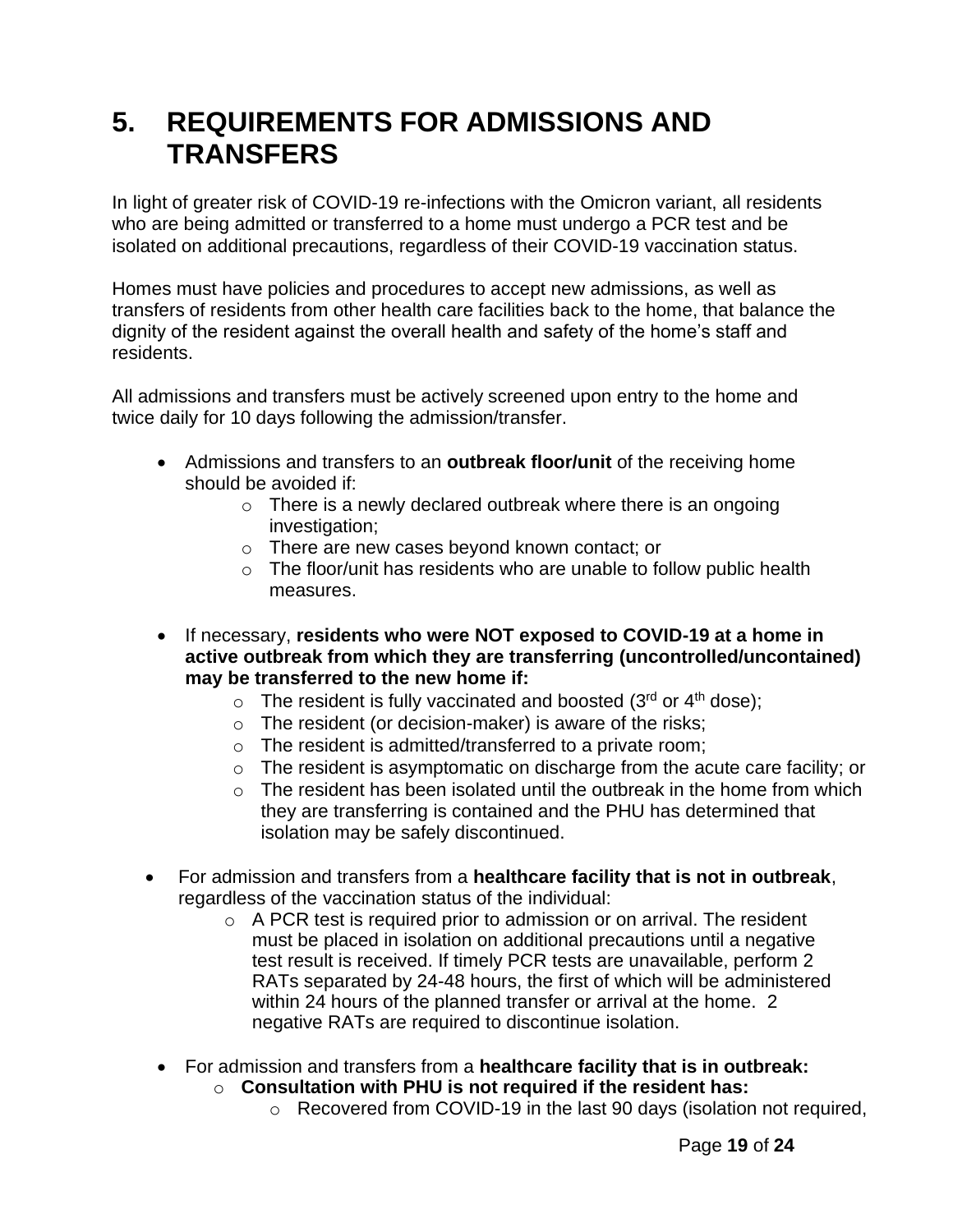monitor for symptoms);

- o Been exposed to COVID-19 in their home prior to admission to the hospital and are still within their isolation period following exposure (treat as high-risk); or
- o Not been exposed to COVID-19 in their home prior to hospital admission or during their hospital admission.

#### o **Consultation with PHU is required if a:**

- o COVID-19 positive resident is returning to a home NOT in outbreak;
- o Symptomatic resident is returning to a home NOT in outbreak (without negative PCR result);
- o Non-COVID-19 resident from a hospital is returning to a home with an active (uncontrolled/uncontained) outbreak;
- o Resident who is unable to access a private room; or
- $\circ$  Resident who is not vaccinated and boosted (3<sup>rd</sup> or 4<sup>th</sup> dose).

PHU to advise on isolation and testing requirements.

- For admissions from the **community**:
	- o **If the resident is vaccinated and boosted (3rd or 4th dose), the resident must:**
		- o Screen and isolate on arrival until negative PCR or rapid molecular test result obtained from day 5 testing.
		- o Take a PCR or rapid molecular test on or after day 5
			- o If positive: manage as a case
			- o If negative: isolation may be discontinued. Continue to monitor for symptoms
		- $\circ$  Perform 2 RATs separated by 24 hours (i.e., day 5 and day 6) if timely PCR results are not available.
	- o **If the resident is not vaccinated and boosted (3rd or 4th dose), the resident must:**
		- o Screen and isolate on arrival for 10 days.
		- o Take a PCR or rapid molecular test on or after day 5. o If positive: manage as a case.
		- $\circ$  Perform 2 RATs separated by 24 hours (i.e., day 5 and day 6) if timely PCR results are unavailable.

If approved by the local PHU and the home is in concurrence, any resident being admitted or transferred, regardless of their vaccination status, who is identified as having symptoms, exposure and/or diagnosis of COVID-19 must be isolated and placed on additional precautions at the home in addition to the requirements above.

Individuals requiring isolation must be placed in a single room. Where single rooms are not available, semi-private rooms can be used provided that there is adequate space (minimum 2 metres) between beds. Please refer to Directive #3 for best practices on accommodations.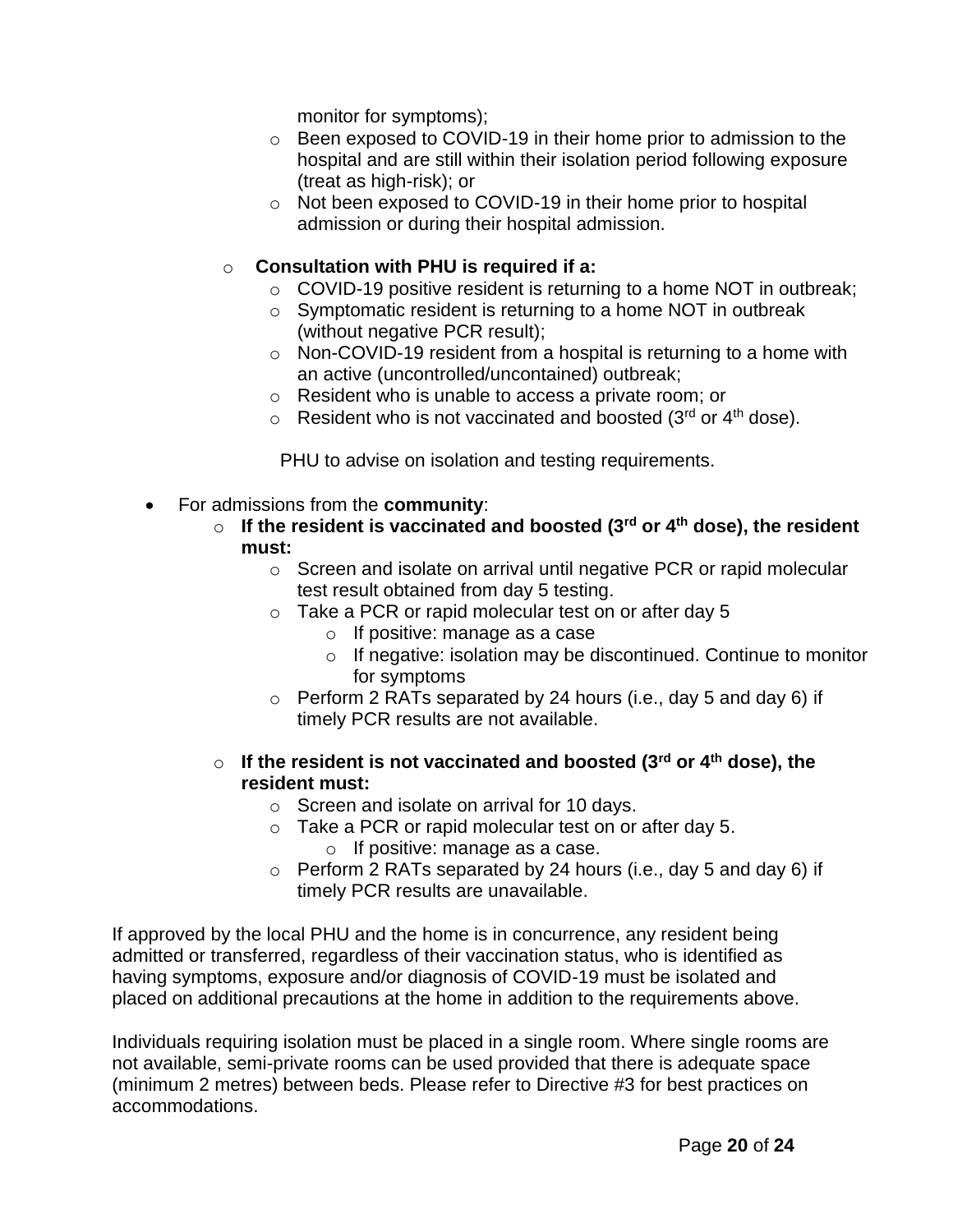For more details on requirements for admissions and transfers, please refer to Ministry of Health's [COVID-19 Guidance: Long-Term Care Homes and Retirement Homes for](https://www.health.gov.on.ca/en/pro/programs/publichealth/coronavirus/docs/2019_LTC_homes_retirement_homes_for_PHUs_guidance.pdf) Public [Health Units,](https://www.health.gov.on.ca/en/pro/programs/publichealth/coronavirus/docs/2019_LTC_homes_retirement_homes_for_PHUs_guidance.pdf) effective January 18, 2022 or as [current.](https://www.health.gov.on.ca/en/pro/programs/publichealth/coronavirus/docs/2019_LTC_homes_retirement_homes_for_PHUs_guidance.pdf)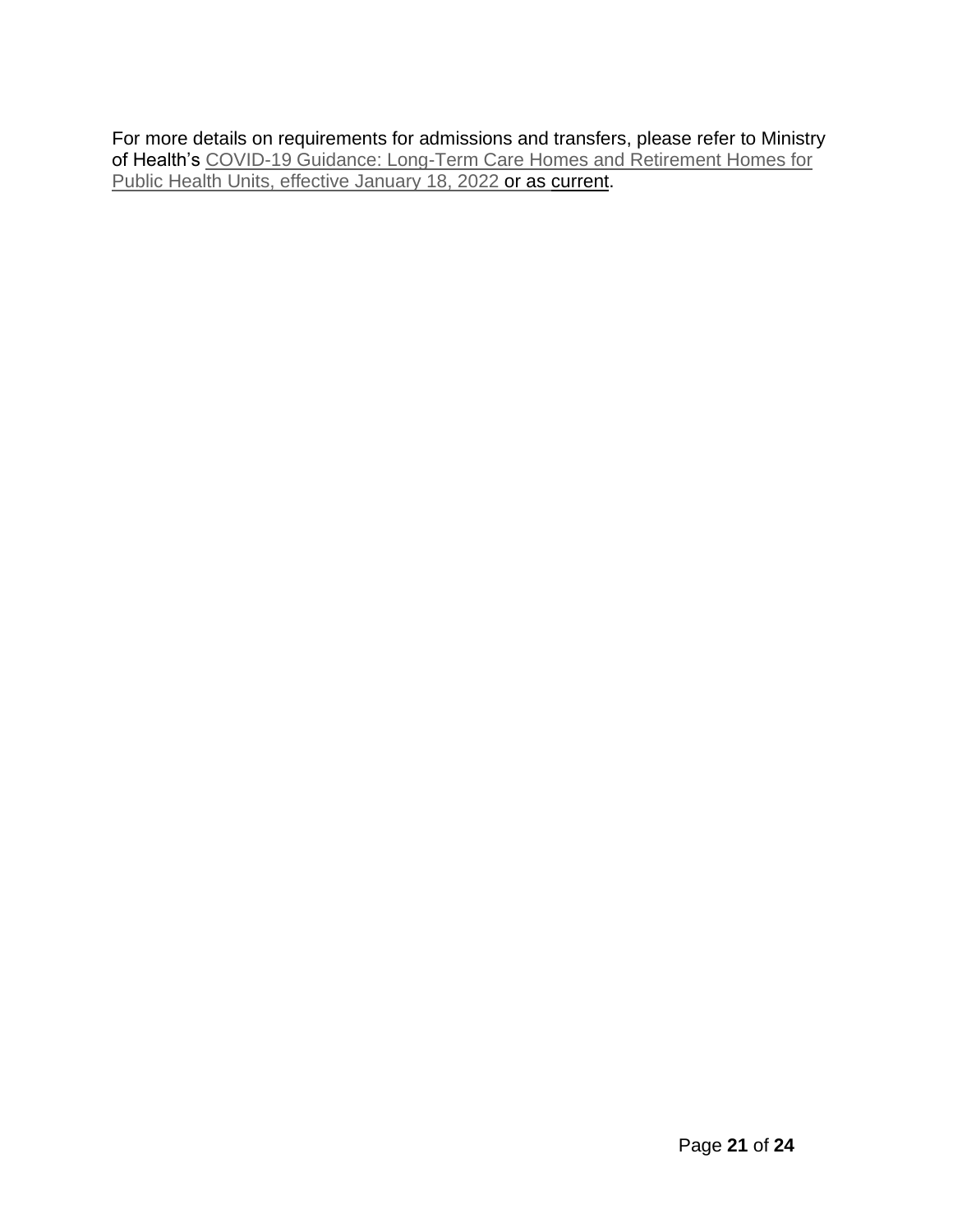## **6. REQUIREMENTS FOR SOCIAL GATHERINGS, DINING AND RECREATIONAL SERVICES**

It is strongly recommended that staff and residents gather in groups of the same individuals for social gatherings, organized events, dining, and recreational services to limit interactions between residents and staff in the home and reduce the risk of COVID-19 transmission.

Furthermore, it is strongly recommended that retirement homes keep attendance records for all social activities, organized events, gatherings, communal dining, and other recreational activities to help facilitate contact tracing should there be a positive case of COVID-19.

## **6.1 Social Gatherings and Organized Events**

Social gatherings and organized events include activity classes, performances, religious services, movie nights, and other recreational and social activities (e.g., bingo, games). Social gatherings and organized events are permitted **at all times** unless otherwise advised by the local PHU. Homes are to maintain activities which promote resident strength, mobility, and mental health to mitigate resident health from deteriorating, except for the following restrictions:

All social gatherings and organized events must include the following measures:

- Staff, Essential Visitors and General Visitors must wear a medical mask (e.g. respirators are allowed), must pass active screening and should physically distance (2 metres separation) from residents, other staff and other visitors unless providing direct care or support to a resident.
- It is strongly encouraged that residents wear a medical mask, if tolerated; however, they **must** maintain physical distancing (at least 2 metres) from other staff and visitors.
- Classes and social activities should be limited to ventilated rooms (e.g. with open windows and HEPA air purifiers).
- The number of participants should be based on the capacity of the location where the activities will take place and should allow sufficient space for physical distancing between participants.

Residents who are in isolation or experiencing signs and symptoms of COVID-19 must not engage in social gatherings or organized events unless they have tested negative for COVID-19 and have been cleared from isolation.

Homes must offer residents in isolation individualized activities and social stimulation.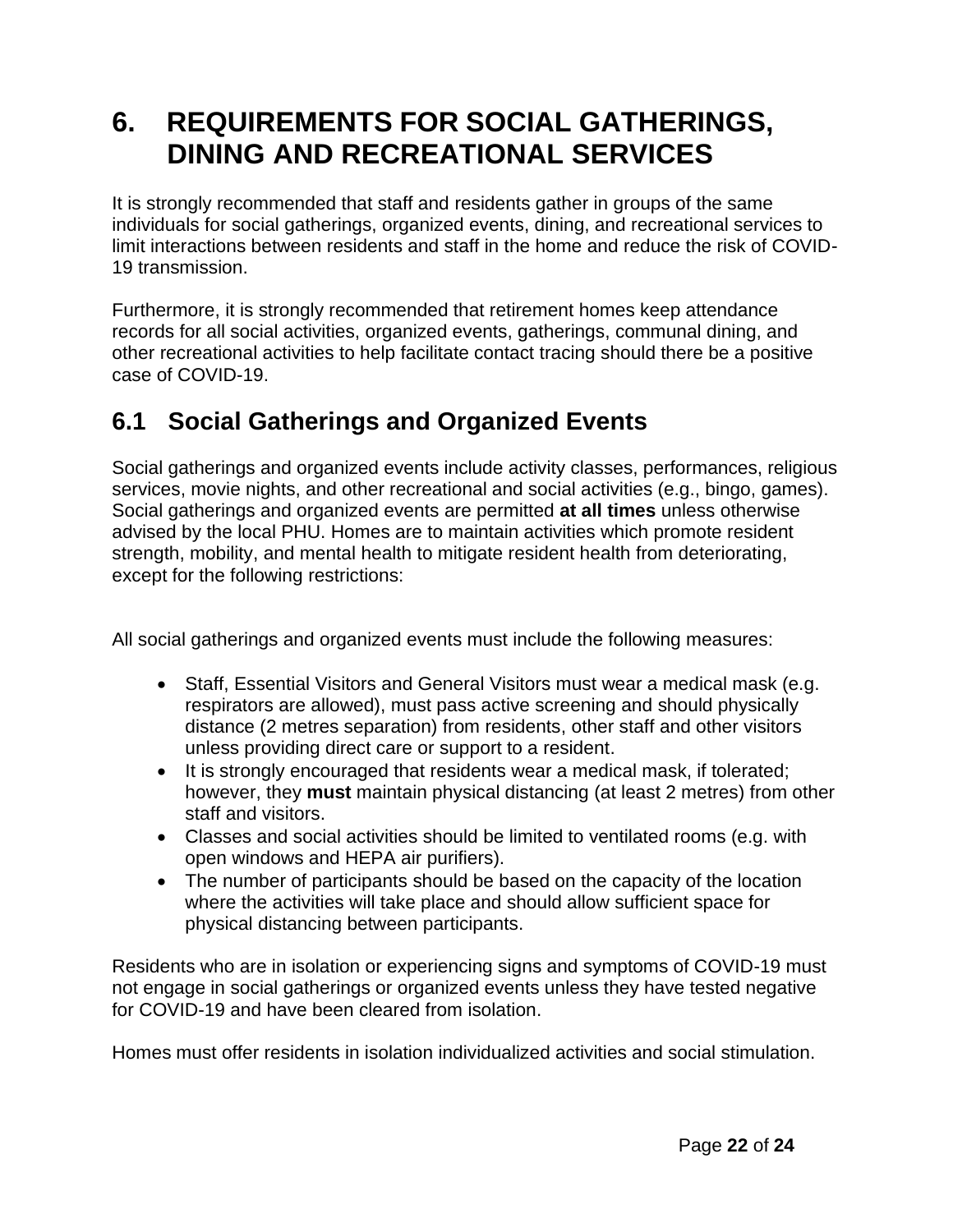## **6.2 Communal Dining**

Unless otherwise advised by the local PHU, communal dining is permitted **at all times** with the following public health measures in place:

#### **Resident Precautions**:

- Residents may socialize with other residents with masks.
- Consistent seating of resident groups is recommended.
- Frequent hand hygiene is recommended.
- Masking when not eating or drinking is strongly recommended.

#### **Staff Precautions:**

- Universal masking is required.
- Frequent hand hygiene is required.
- Maintain physical distancing (2 metres separation) from residents (when not serving) and other staff.

Buffet and shared dish meal service are **permitted**.

Visitors must be masked when not eating or drinking and must maintain physical distancing from other residents and staff.

Retirement homes must ensure residents who are experiencing signs and symptoms of COVID-19 do not participate in communal dining unless the resident has tested negative for COVID-19 and have been cleared from isolation. This must not interfere with providing a meal during the scheduled mealtime to the resident.

## **6.3 Other Recreational Services**

Homes may operate libraries, saunas, steam rooms, indoor pools, and indoor sport, and recreational fitness facilities, including gyms **at full capacity**. Homes may operate outdoor pools and sport and recreational fitness facilities **at full capacity.**

For indoor and outdoor recreational services staff are strongly encouraged to physically distance. Masking is still strongly encouraged for residents when indoors, if tolerated. Staff must continue to wear a medical mask.

### **6.4 Requirements for Social Gatherings, Dining and Recreational Services When a Home is in Outbreak**

At the discretion of the PHU and where operationally feasible for the home:

• Group activities, dining, and other social gatherings may continue/resume in areas of the home (e.g., floors/units) not affected by the outbreak if residents are able to adhere to public health measures (e.g., masking).